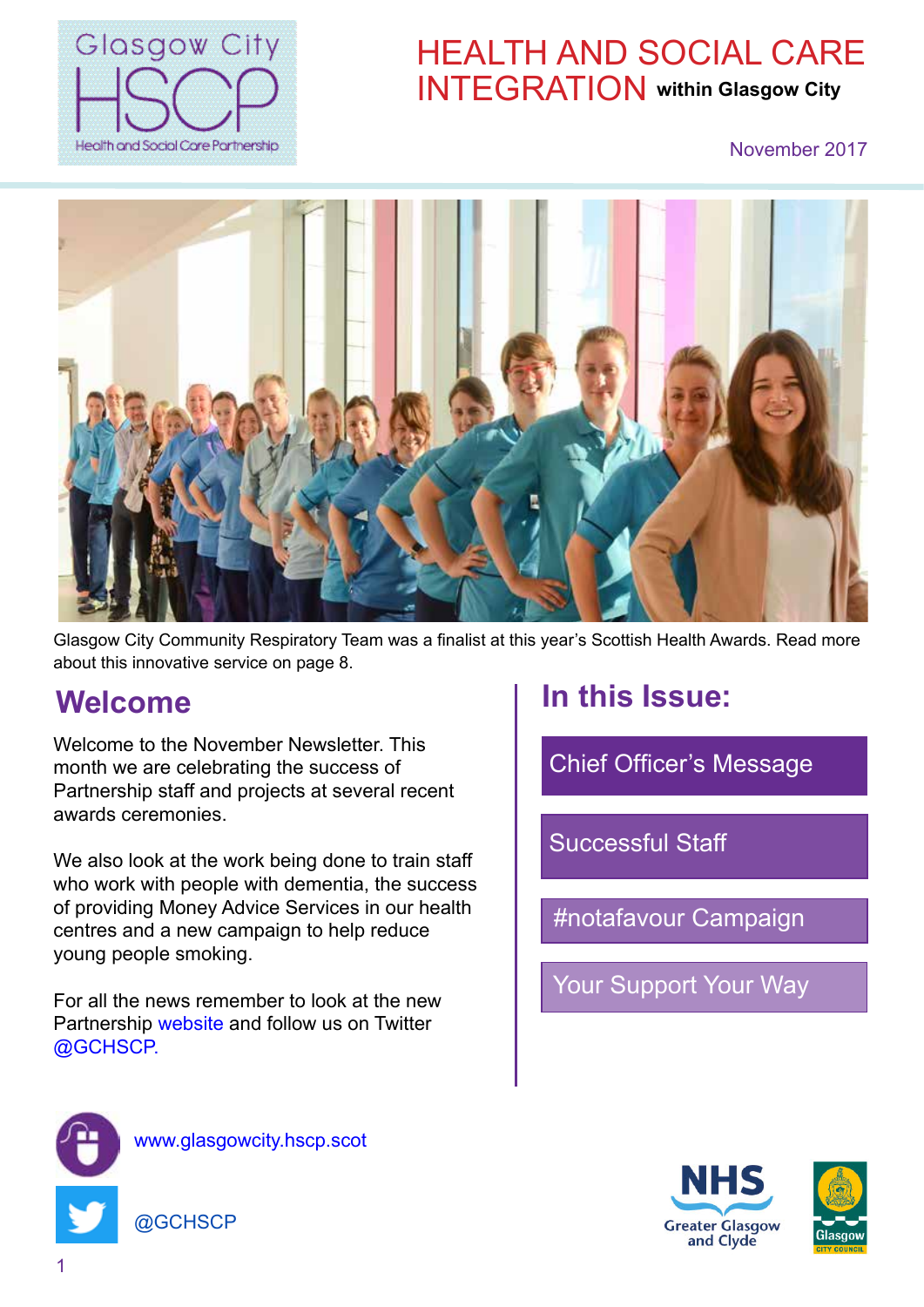# **Contents:**

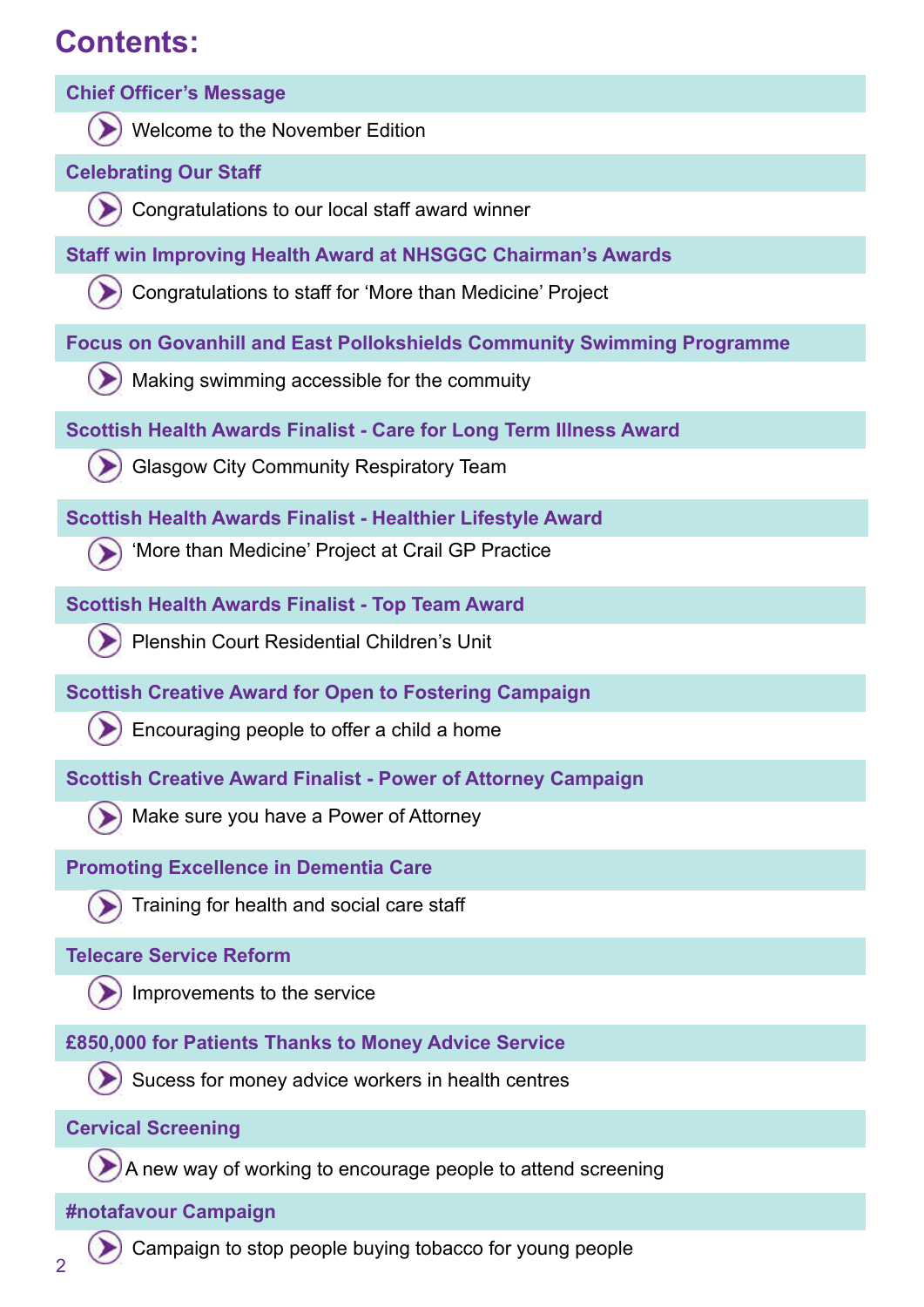## <span id="page-2-0"></span>**Contents:**



#### **[Get in Touch](#page-24-0)**

How to contact the Partnership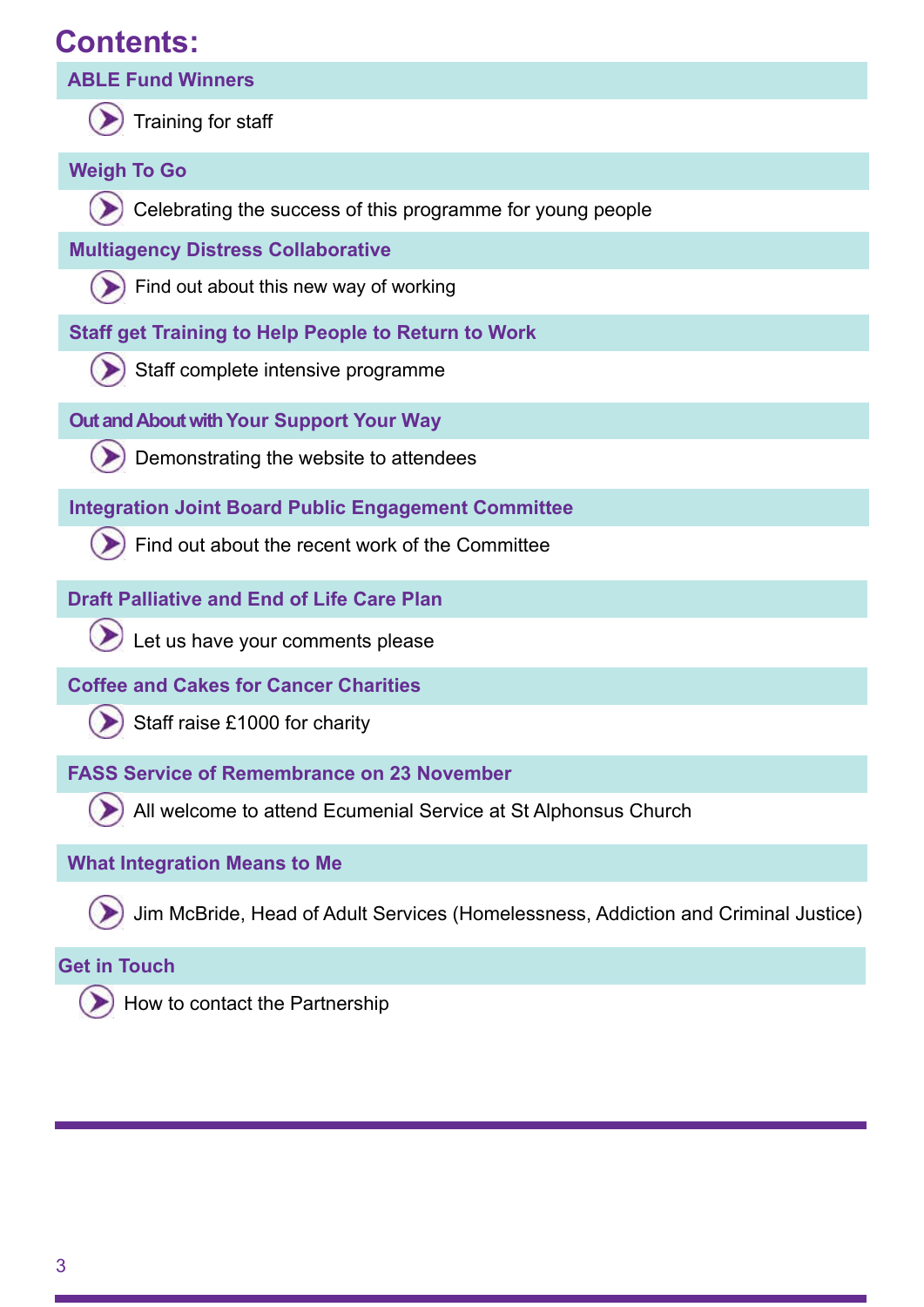## <span id="page-3-0"></span>**[Chief Officer's Message](#page-2-0)**



David Williams,Chief Officer

Welcome to the November edition of the Partnership's newsletter. It doesn't feel that long since I wrote my introduction to the September edition and I'm sure I'm not alone in thinking how quickly the months are passing!

This is of course a reflection of how busy we all are, whatever we do in the Partnership to support the health and social care of the people of this city. Whether you are a member of staff working in the Partnership, a provider of services, a service user or patient, or whether you are a carer or family member we all get so busy getting in our role that we sometimes struggle to take a break and reflect.

The newsletter gives us that important opportunity to take a step back and review what we are all doing every day and to acknowledge what a difference it makes to the people of the city. I remarked back in September how we find it difficult to fit all our news and updates into the newsletter and so already we find ourselves with much to share and have another newsletter full of articles and features to showcase the work of the Partnership.

In September we spent some time highlighting the winners and nominees of the Facing the Future Together Awards, which recognise staff and teams/projects that go the extra mile in the course of their daily work. The work Partnership staff do is often highly innovative and highly effective in meeting the outcomes of service users and patients. This means we are involved in a range of awards ceremonies and in this edition I thought it would be valuable to focus on some of the other successes our staff have achieved and to profile some of the teams/ projects involved.

You'll be able to read the profiles of the teams nominated in the Scottish Health Awards and read our successes in the Scottish Creative Awards, where our Fostering and Power of Attorney campaigns were both nominated for awards. Congratulations to the Fostering campaign in winning the Best Online Campaign Award.

The newsletter will continue to highlight where internal and external awards ceremonies recognise our excellent work. It's important to me that our readers get the opportunity to hear about the difference the work of the Partnership makes. It's also important that the staff involved, who do not seek recognition from awards ceremonies for work they see as 'part of their job,' do get the recognition they so often deserve for the positive impact they have on people's lives.

Also in the newsletter we update you on how we're responding to the [Scottish National](http://www.gov.scot/dementiastrategy)  [Dementia Strategy 2017-2020,](http://www.gov.scot/dementiastrategy) which was launched in June 2017. The strategy provides a framework for our future work with people with dementia and their carers. In support of this we're providing dedicated training to all support staff, care staff, families and friends of residents of our residential and day care services. Partnership staff were also recently trained as Trainers in the Psychological Interventions in Response to Stress & Distress in Dementia approach, which offers a great opportunity for partnership working with health colleagues and to ensure all relevant health and social care staff are equipped to prevent and respond to stress and distress in dementia.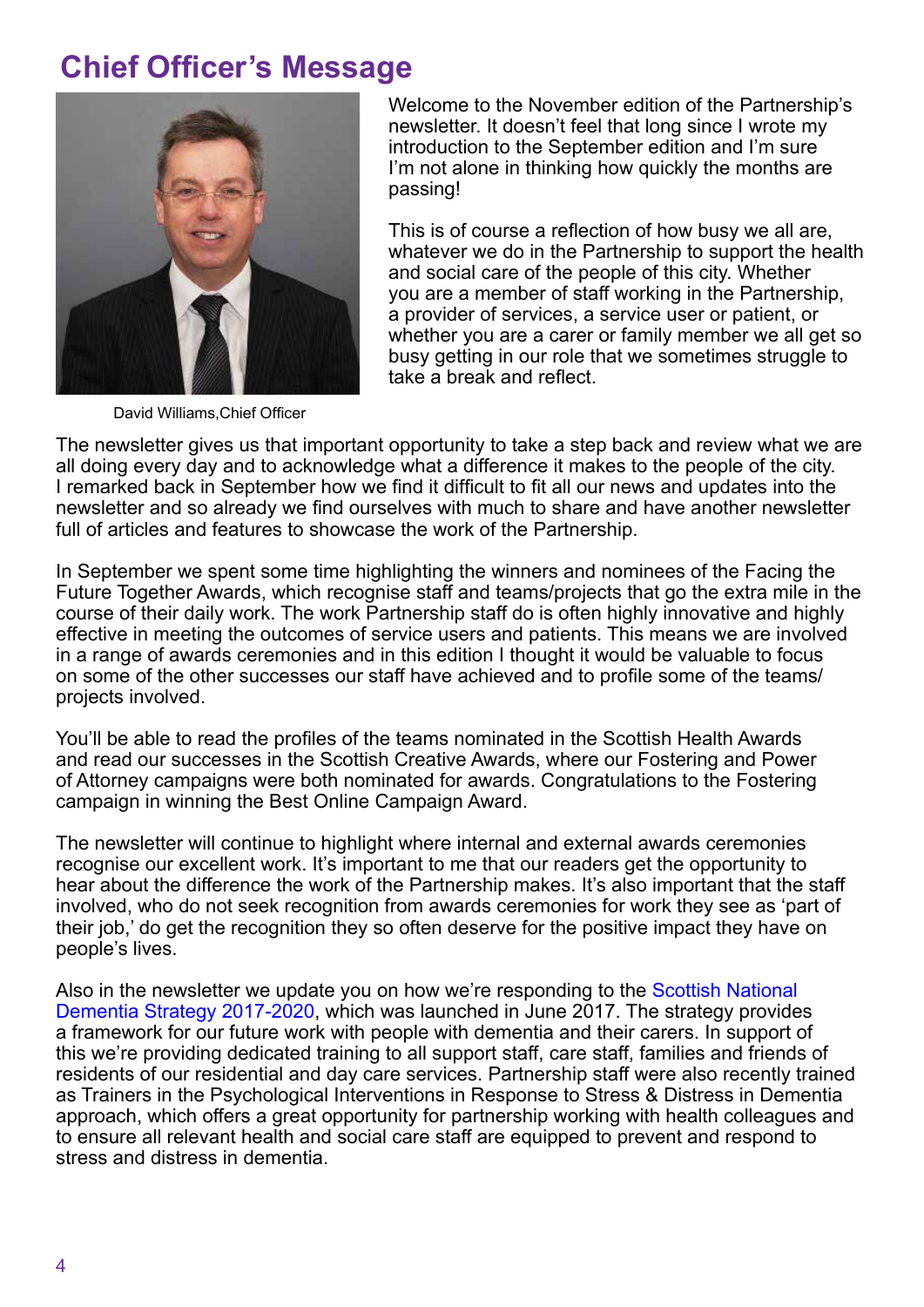#### <span id="page-4-0"></span>**Celebrating Our Staff - Local Staff Awards**

NHS Greater Glasgow and Clyde's annual Celebrating Success Event 2017 was held on 6 November. It is a night to showcase the winners of the Chairman's Award categories, and to recognise those teams and individuals who merit the recognition of peers in our Local Staff Awards.

Jane Grant, Chief Executive, NHS Greater Glasgow and Clyde said: "This is the sixth year of our local directorate and partnership awards and they continue to generate extremely positive feedback from staff. It is also my first time as Chief Executive at this event and I am very proud to present the awards to the overall winners in each of the 12 directorates and six partnerships who took part."

The awards recognise and show gratitude to members of staff who have 'gone the extra mile' beyond their normal duties, perhaps in situations when they or their service have been put under additional pressure, or have implemented an improvement idea or initiative that has yielded significant benefit.

The Winner for Glasgow City Health and Social Care Partnership was: **The Govanhill and East Pollokshields Community Swimming Programme** delivered by South Health Improvement Team for collaboratively working to improve access to swimming for the diverse local community. Read more about the project on page 7.



Pictured (l-r) Jane Grant, Chief Excutive NHSGGC, Allison McKenna-Breen, Health Improvement Senior, Lenka Kubricka, Health Improvement Assistant Practitioner, and David Williams, Chief Offiicer, Glasgow City Health and Social Care Partnership.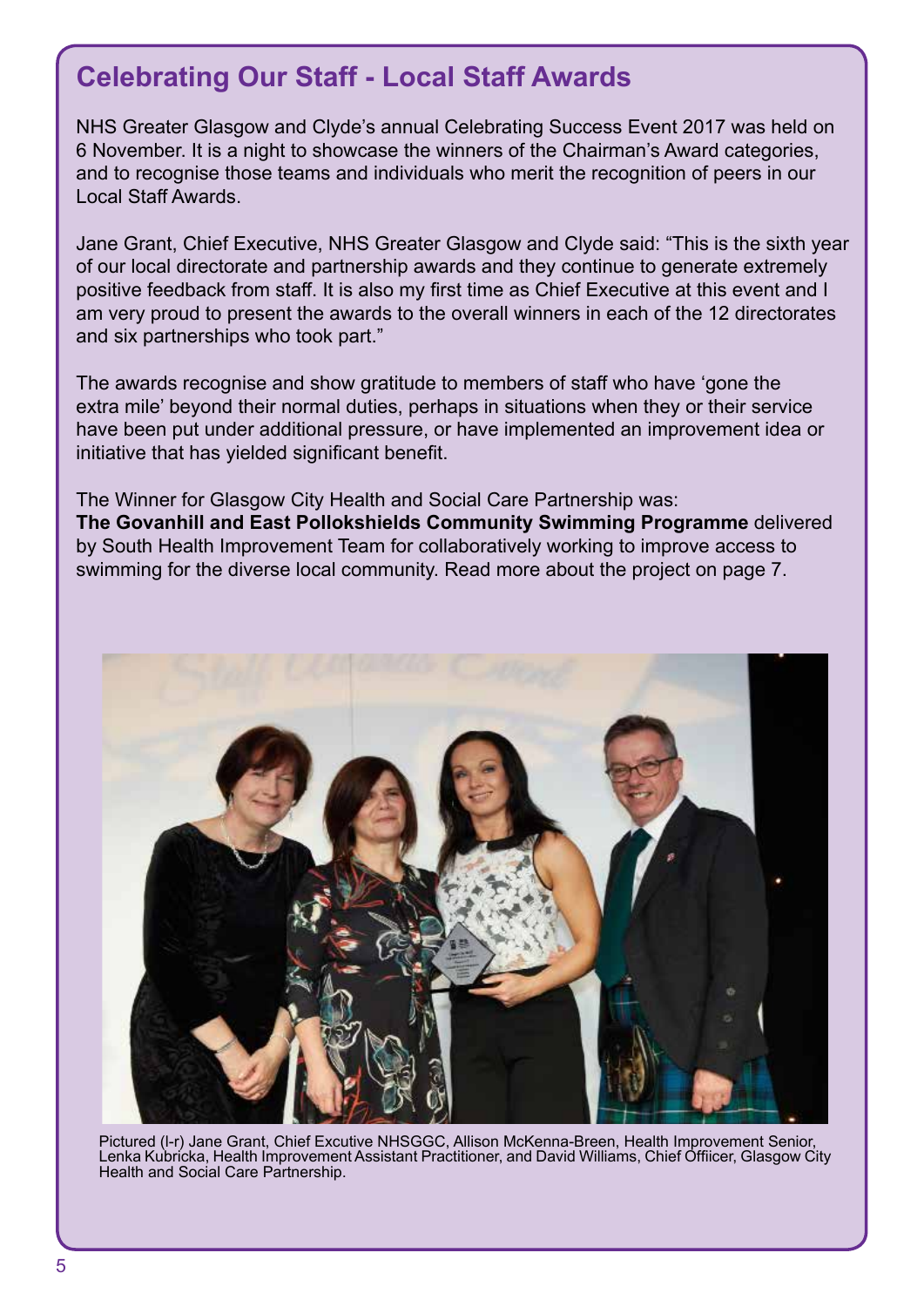#### <span id="page-5-0"></span>**Celebrating Our Staff - Chairman's Awards 2017**



Pictured (l-r) John Brown, Chairman NHSGGC, Chrissie Stuart, Practice Nurse, Dr Emma Douglas, GP, Rachel Bruce, Lead Pharmacist.

Partnership staff Rachel Bruce, lead pharmacist, and Chrissie Stuart, a practice nurse, won the Chairman's Improving Health Category Gold Award for the More than Medicine project based at Crail GP practice, North East Locality.

The Improving Health Category commends staff who have a Healthy Working Lives idea or have implemented an initiative to improve healthy eating, smoking cessation or improving mental health.

#### **Gold Winner - More than Medicine Project**

Concerned about the levels of obesity in their patients, Rachel and Chrissie came up with an innovative way to encourage patients from the Crail GP practice to become more active.

Already well aware of the significant benefits of exercise for health and well being for those with chronic disease, Rachel and Chrissie undertook a review of their prescribing 'activity' for Type 2 diabetes and hypertension and decided to take a new approach. They initiated discussions with their local Health Improvement Team and Glasgow Life/Live Active and decided to set up a walking group. Five patients turned up for the first initial walk on a cold day in December! It has now grown from strength to strength with up to 20 patients taking part in a 12 week programme.

This project was also a finalist in the Scottish Health Awards and we look in more detail at it on page 9.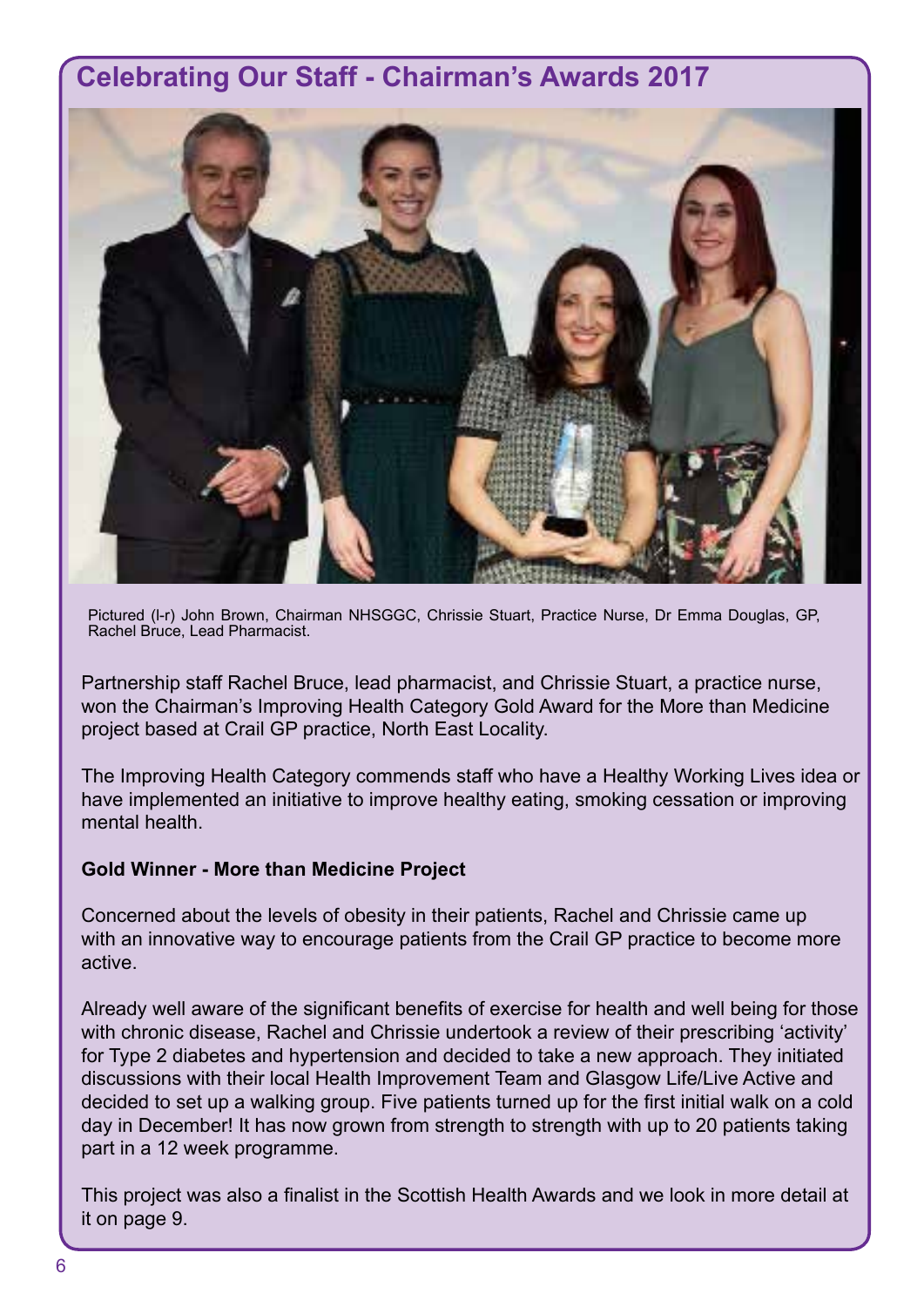#### <span id="page-6-0"></span>**Focus on Partnership's Local Staff Awards Winner-Govanhill and East Pollokshields Community Swimming Programme**

The overall winner of the Partnership's Facing the Future Together Staff Awards was the Govanhill and East Pollokshields Community Swimming Programme.

The programme was delivered by the South Locality Health Improvement Team which has worked collaboratively with Govanhill Baths Community Trust to improve access to swimming lessons and swimming opportunities for people within Govanhill and East Pollokshields who are experiencing a range of barriers to taking part in swimming.

Health Improvement staff involved were Lenka Kubricka - Health Improvement Assistant Practitioner, Farhat Khan - Health Improvement Practitioner and Allison McKenna-Breen - Health Improvement Senior.

Nicola Fullarton, Health Improvement Lead, South Locality said: "I'd like to congratulate the staff on their hard work and commitment to the programme. Community engagement, carried out by the team, within Govanhill and East Pollokshields has overwhelmingly highlighted a desire from local people to have access to swimming within the neighbourhood that is both affordable and accessible to people with diverse needs and levels of ability. With this in mind the team set about pulling a proposal together for a project that would facilitate the delivery of a series of swimming sessions/lessons and also provide swimming costumes/equipment where lack of money was an issue. In this way the team were seeking to improve equity of access by alleviating potential barriers."

The project has improved access to swimming for people facing multiple barriers including limited resources, lack of confidence and lack of culturally sensitive spaces by providing sessions in a safe, supportive environment. People taking part came from all sections of the community from toddlers through to adults 60+ and from diverse backgrounds including older Muslim women, young Roma and South Asian families and women experiencing homelessness.

Benefits were wide ranging and included improved physical and emotional wellbeing. All groups that have participated wish to participate in future sessions demonstrating how reducing barriers helps people to take part in activities that contribute to improving health and wellbeing.

Staff from Govanhill Baths said people were 'generally very happy and appreciative of the opportunity to participate, have asked for more sessions and were surprised and very excited that they could keep the costumes.'

The team is currently planning the next block of swimming sessions in partnership with Govanhill Baths Communtiy Trust and hope to build on the positive experiences described above.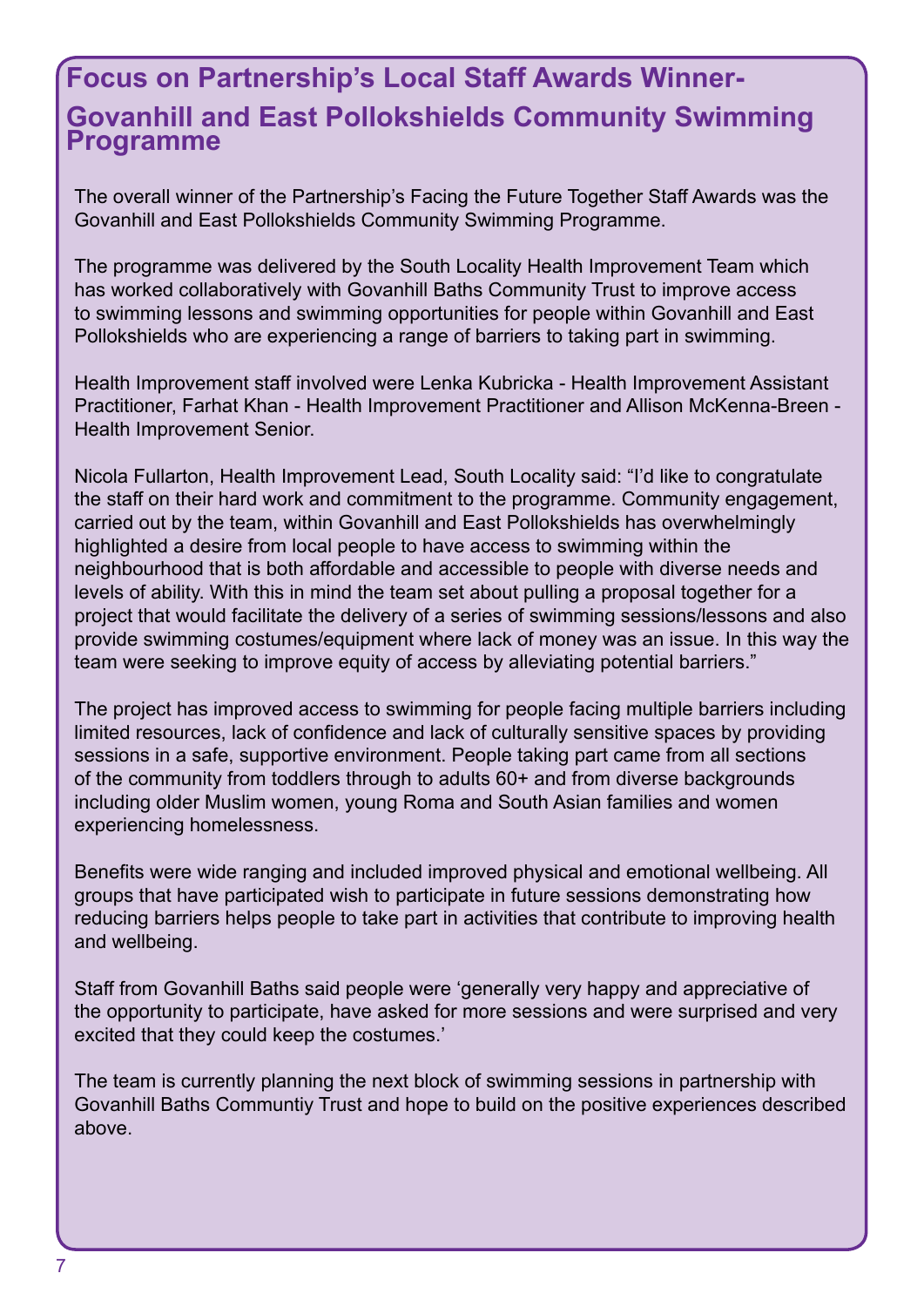## <span id="page-7-0"></span>**Scottish Health Awards Finalists**

Individuals and teams from across the Partnership were recognised at the recent 2017 Scottish Health Awards in association with the Scottish Government and Daily Record on 2 November. The categories in which our staff were finalists were:

**Care for Long Term Illness Award** - Glasgow City HSCP Community Respiratory Team

**Healthier Lifestyle Award** - Crail GP Practice – Practice Nurse and Lead Pharmacist

**Top Team Award** - Plenshin Court Residential Children's Unit

Congratulations to all our staff who were finalists. Below we have some background information on each of the nominees representing the Partnership.

#### **Glasgow City HSCP Community Respiratory Team (pictured on front page)**

The Community Respiratory Team is located at Possilpark Health and Care Centre, North West Locality. The team has 20 members and consists of physiotherapists, respiratory nurse specialists, occupational therapists, pharmacists, dieticians and support workers. The service covers the whole of the Partnership area, a population of 596,550.

The Community Respiratory Team provides a service at home to people suffering from Chronic Obstructive Pulmonary Disease (COPD) to avoid unnecessary hospital admissions.

The team supports over 1,000 patients per year in their own home. Evaluation of the service demonstrated clinically significant improvement among patients following the team's intervention. This included reductions in levels of breathlessness and increased ability to walk and to complete activities around the home. An evaluation also showed that the support provided by the team prevented around 45 patients per month being admitted to hospital and the estimated savings this generated is £1 million.

Marianne Milligan, Team Leader Community Respiratory Team explains: "We support over 1,000 patients per year in their home making sure they have an appropriate level of input and care to safely and effectively help them recover. We then look at how we can help them to optimise their own health, what they can do to help their symptoms particularly breathlessness and ensure they have an understanding of their condition so they know how to control their own health.

Once they have achieved their goal, we discharge them, however, patients can then selfrefer into our service when they are becoming unwell. This can greatly relieve any anxiety as they know our team, they know who to call and we can see them that day if required. There are continual increases in patients self-referring into the service and patients are no longer waiting to become so unwell that they need a hospital admission and instead contacting us earlier in their exacerbation. All these factors are leading to a trend of reductions in hospital admissions being shown in Glasgow."

See the positive impact on COPD patients' lives – the link below shows the feedback from one of our patients.<https://www.youtube.com/watch?v=IMJAbWCa3Wg>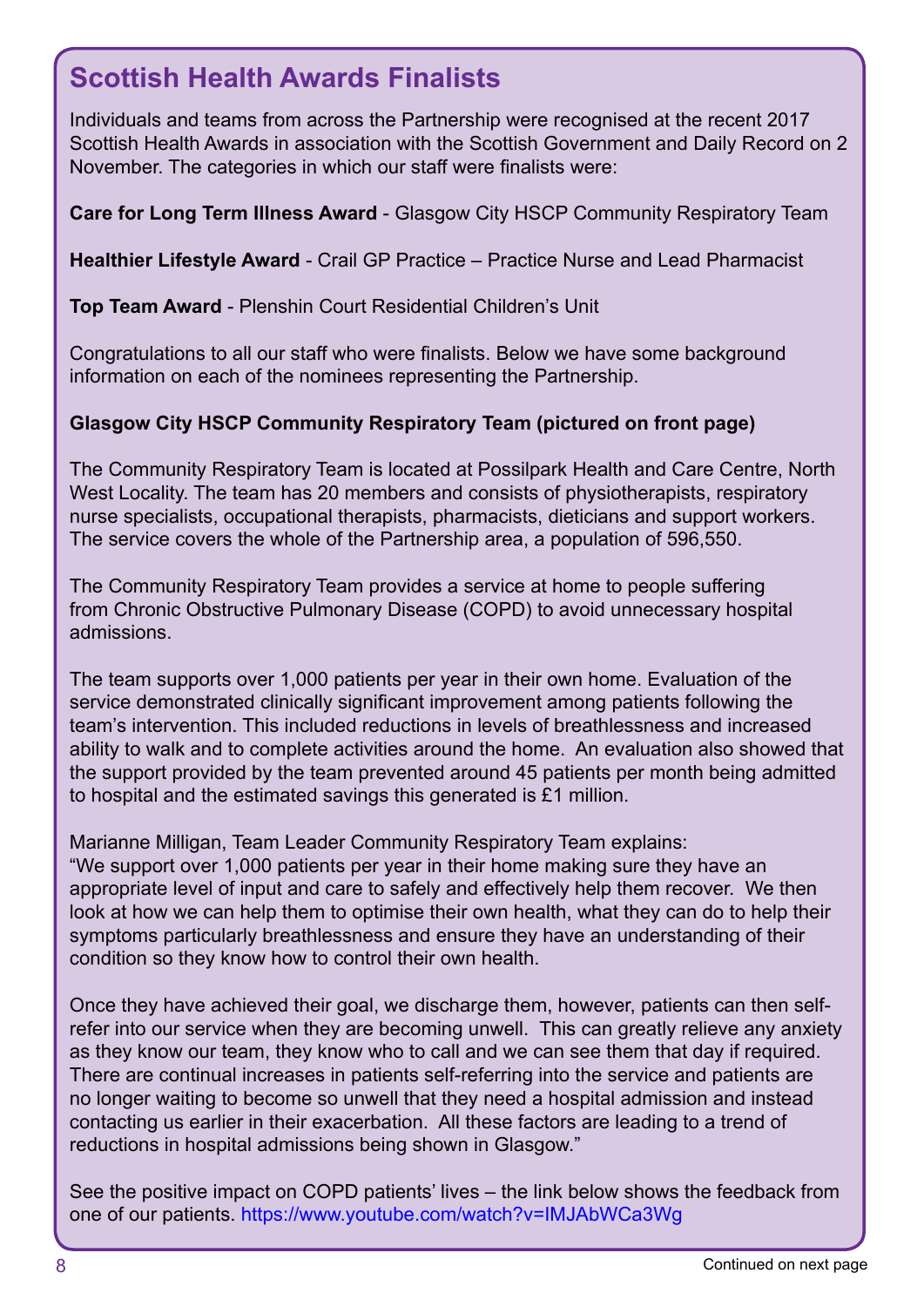#### <span id="page-8-0"></span>**Scottish Health Awards Finalist - Healthier Lifestyle Award**

#### **Crail GP Practice - 'More than Medicine' Approach**

Chrissie Stuart, Practice Nurse and Rachel Bruce Lead Pharmacist, (Primary Care Clinical Governance), were nominated in the Healthier Lifestyle Category for developing a 'More than Medicine' approach within the Crail GP Practice in North East Locality.

The Practice Nurse and Lead Pharmacist, already concerned about levels of inactivity and obesity in their patients, undertook a review of prescribing "activity" for patients, particularly with Type 2 diabetes and hypertension and decided to take a new approach to support lifestyle changes in patients.

There were two approaches taken. Firstly staff met with Glasgow Life who agreed to run a 12 week programme involving a healthy lifestyle education and exercise programme run from the Glasgow Club at Tollcross. Twenty patients were referred into the programme. To remove any potential barriers and to introduce the programme in a familiar setting, Gary, a Live Active advisor, met the patients at the practice and carried out their baseline assessments. The second approach was to introduce a practice-led health walk, which leaves from the practice every Wednesday and is open to all ages and abilities. There are now about 12 regular participants in the weekly walks.

Rachel Bruce, Lead Pharmacist said: "Securing a programme within the GP practice has the advantage of familiarity and trust for people who may be lacking in confidence in undertaking physical activity. It removes a number of barriers. The Live Active advisor agreed to be situated within the GP practice. This is very convenient again for the patient and they are more inclined to take up the opportunity whilst motivated from their discussion with the practice staff. It also means that Live Active is able to gather data at various points and feed back to the practice. Often, when signposting a patient to a service, the practice did not hear the outcome, only to discover maybe a year later that it did not happen and so the cycle continues. The practice aim to evaluate the impact this has through patient questionnaires and routine practice monitoring.

Rachel continued "Twelve weeks is a good length of time for good habits to be formed and for patients to build up confidence and friendships to carry on the lifestyle changes they have made. The walks have also been very successful, not only in improving physical health but also mental wellbeing. The walks are led by Chrissie and myself, and as well as having a positive impact for patients I don't think we should underestimate the positive effect it has had on us as staff!"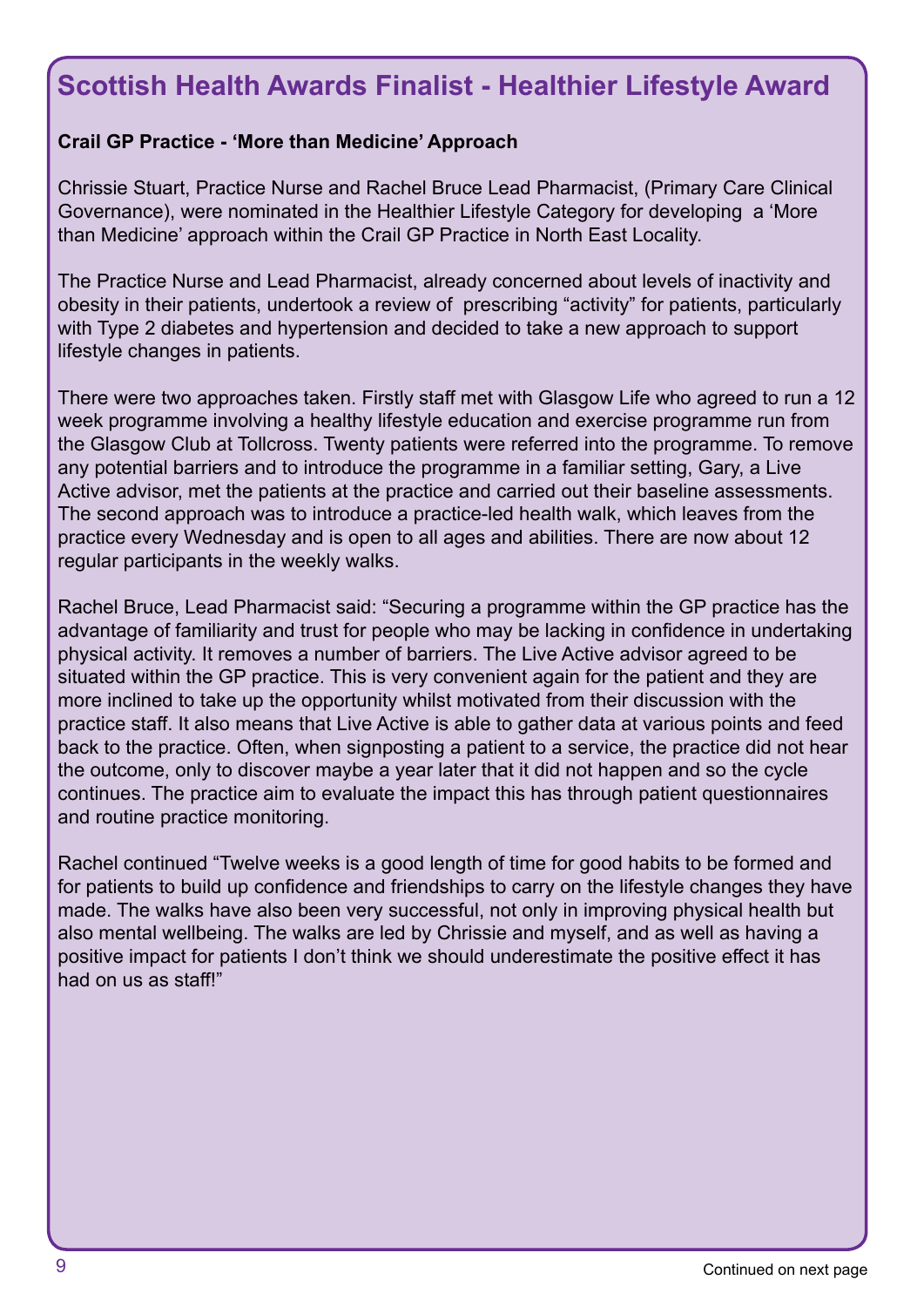## <span id="page-9-0"></span>**Scottish Health Awards Finalists - Top Team Award**

#### **Plenshin Court Residential Children's Unit, South Locality**

Plenshin Court Residential Children's Unit was nominated for the Top Team Award by one of their residents, who moved there when a parent died. The resident said: "I am so glad that I chose Plenshin Court as my place to live. The staff team has been so helpful and at times pretty amazing with supporting me through very difficult times.

"The staff team at Plenshin Court have made a big difference to my life encouraging me to maintain a healthy life style including all the things I didn't know too much about such healthy diet, my general health, dental health and hygiene, sexual health and all the other stuff.

"I love living at Plenshin Court and all the extra mile stuff the staff team do for me. I am now looking at my care plan and my future, the staff are helping me to be more independent and there are areas of work that I am presently doing. My dream is to hopefully have my own wee place when I'm 18/19."

![](_page_9_Picture_6.jpeg)

Staff at Plenshin Court Residential Children's Unit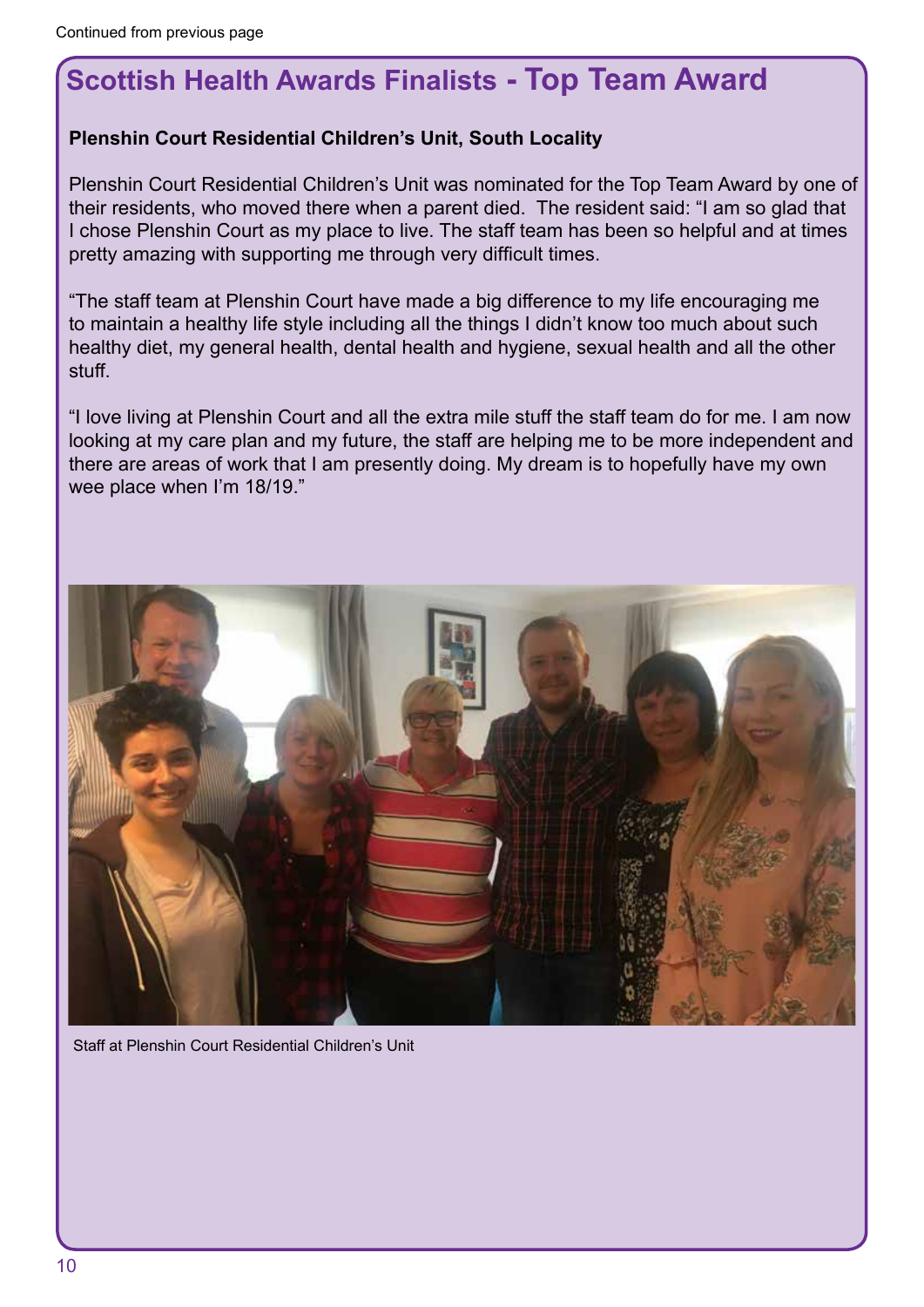#### <span id="page-10-0"></span>**Scottish Creative Award for Fostering Campaign**

The Partnership's Families for Children Team was recently awarded the Best Online Campaign at the Scottish Creative Awards for their recent #opentofostering campaign. It was also Highly Commended in the Creative Strategy category - Integrated Strategy.

Cathy Coll, Service Manager at Families for Children, said: "We are delighted to have won this prestigious award. Having previously run several campaigns we were able to use our experience to plan our new campaign. We focused on cost effective digital advertising which has the advantage of being easy to analyse."

The idea for the #opentofostering campaign grew out of a collaborative process with carers, staff and the external agency, STV Creative. Key to the campaign planning process was the Council's wider strategic priorities: with increasing emphasis being placed on keeping vulnerable children in their own communities where possible, with the help of additional supports, we wanted to create a campaign which could be easily amended to ask people to consider the various ways of helping Glasgow's children.

During the campaign we also used Could you be #opentoadoption and Could you be #opentoshortbreaks. This campaign placed an increasing emphasis on the need for Short Break carers, allowing people who had never considered fostering to realise it was something they might do. More information on the website<http://fosterglasgow.org/>

Learn more

# Could you be #opentofostering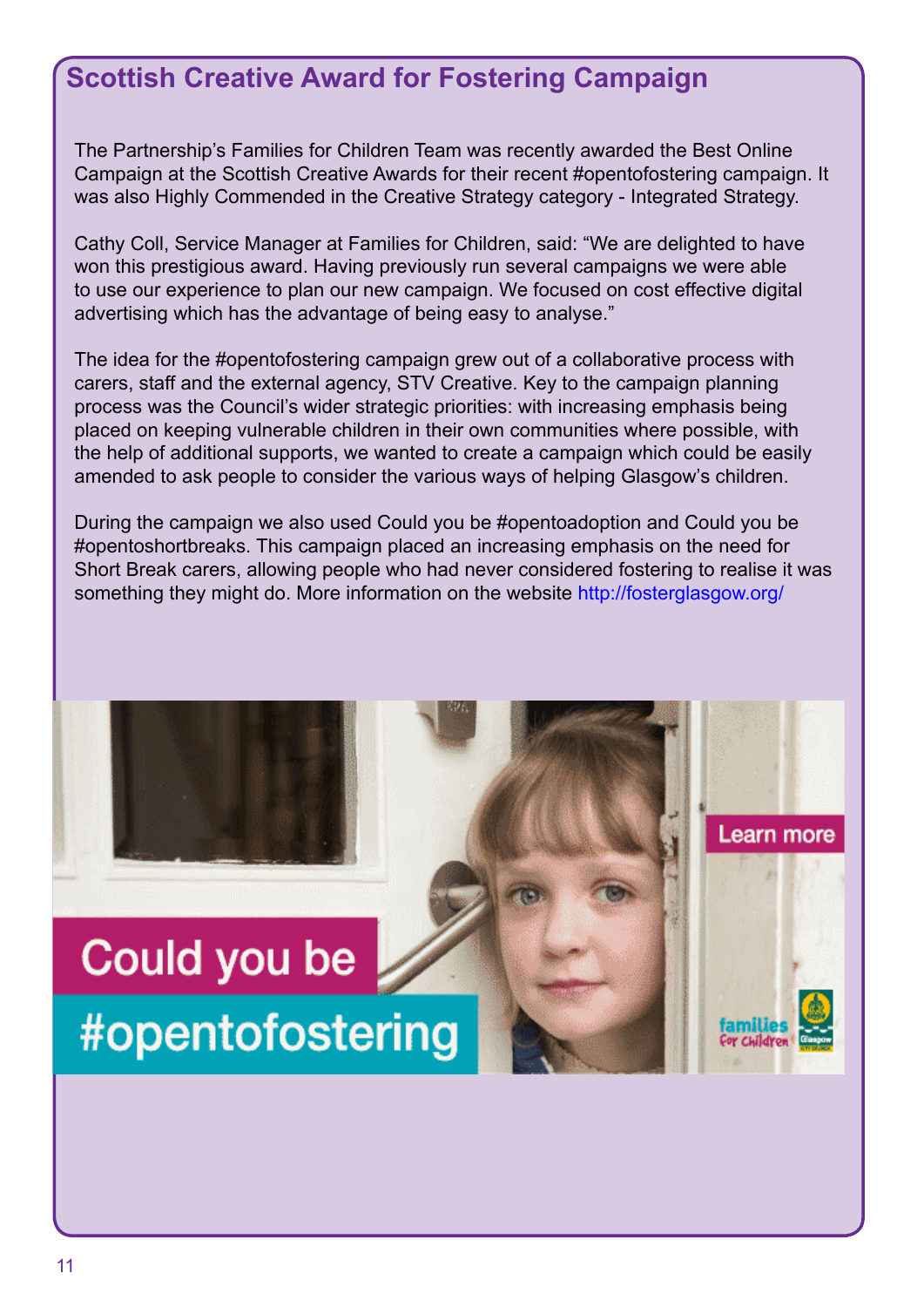#### <span id="page-11-0"></span>**Scottish Creative Award Finalist - PoA Campaign**

![](_page_11_Picture_1.jpeg)

The Partnership's 'Even Santa Needs a Power of Attorney' Christmas 2016 TV advert was a finalist for a Scottish Creative Award 2017.

Power of Attorney (PoA) allows people to safeguard their future, should they lose the capacity to make decisions for themselves.

Campaigns raising awareness on the importance of having a PoA have been running for the last four years, and these have had a significant impact on the number of PoA registrations in that time with applications increasing by 24% in the first year of the campaign.

Last year's TV advert reached more than one million people and was part of a comprehensive awareness campaign throughout the 2016 Christmas season pointing people to the website [www.mypowerofattorney.org.uk](http://www.mypowerofattorney.org.uk/)

Jill Carson, Service Manager, North West Locality who leads the Power of Attorney Campaign for the Partnership, said: "We were delighted at the response to our Christmas 2016 PoA campaign, which appeared on TV and social media as well as Glasgow's Central Station and subway. Appointing an attorney is the most important step that people can take to safeguard their future, and we think the Christmas campaign was very effective in highlighting that."

To date, the number of people who have registered a PoA in Scotland is now approximately 550,000. However, despite the increase in applications, this means many people are still not covered by a PoA.

**Check out our Autumn 2017 campaign to find out how you can get your Power of Attorney sorted for free! <http://www.mypowerofattorney.org.uk/>**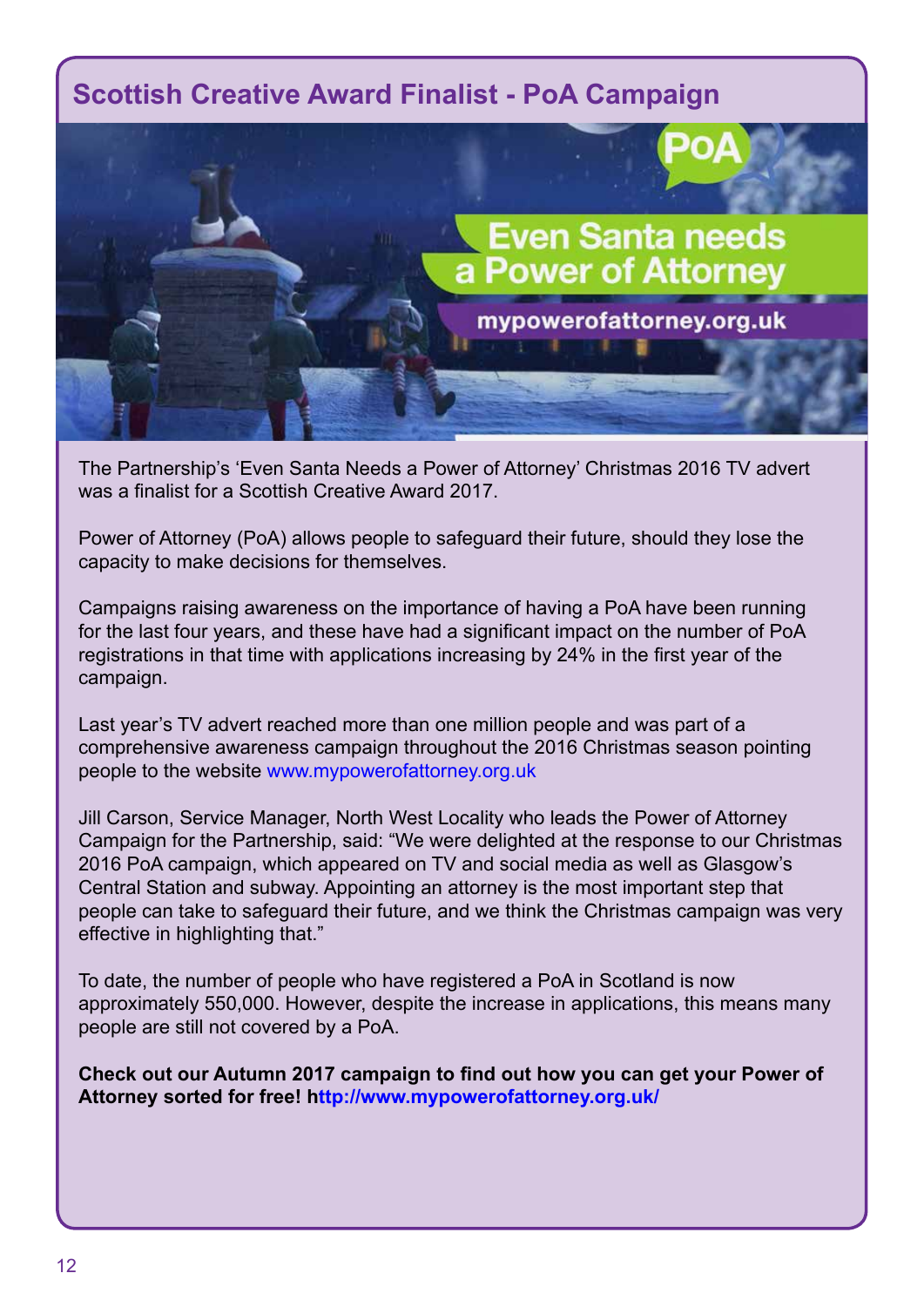# <span id="page-12-0"></span>**Promoting Excellence in Dementia Care**

The [Scottish National Dementia Strategy 2017-2020](http://www.gov.scot/dementiastrategy) was launched in June 2017. This is Scotland's third national dementia strategy. It builds on progress over the last 10 years in transforming services and improving outcomes for people with dementia, their families and carers. Setting out 21 new commitments, the strategy provides a framework for further action to ensure the realisation of the shared vision for people with dementia and their carers. Commitment Nine of the Strategy states "we will continue to support the ongoing implementation of the Promoting Excellence Framework in Dementia to the Health and Social Care workforce."

Clare Hughes, Head of Residential and Day Care Services (Older Peoples Services), said: "In response to the Strategy, Glasgow City Health and Social Care Partnership's Residential and Day Care Older People's Service Management Team drafted a workplan to roll out workforce development activities, appropriate to all four levels of this framework - Informed, Skilled, Enhanced and Expertise Levels. The workplan was agreed in July 2017 and all support staff, care staff, families and friends of the residents will have been trained to Informed Level by December 2017.

 "The Informed About Dementia DVD was also presented to the Partnership's Leadership Team in October by Service Managers Linda Benedetti and Anne Gallanagh, along with Dr Susan Conaghan, Professional Lead - Older People's Psychology Service. This presentation built on existing work that involved Operational and Service Managers viewing the Informed about Dementia DVD, before completing the five modules of the Dementia Skilled Improving Practice Learning Resource in summer 2017."

Anne and Linda are currently completing the Dementia Specialist Improvement Leads (DSIL) programme via NHS Education for Scotland (NES) and are taking the lead on workforce development planning for Care Homes and Day Care staff who work with people with dementia.

As part of the DSIL programme, Anne and Linda were trained as Trainers in the NES Psychological Interventions in Response to Stress & Distress in Dementia approach. This will allow them to work in partnership with health colleagues such as Clinical Psychologists and Care Home Liaison Community Psychiatric Nurses (CPNs). This will ensure all relevant health and social care staff are equipped with the knowledge and skills to prevent and respond to stress and distress in dementia across a range of services. This partnership training will help support the delivery of person-centred care for people living with dementia and their families.

Clare continued: "This is an example of opportunities that integration between NHS Greater Glasgow and Clyde Community Health Services with Glasgow City Council Social Work Services to become Glasgow City Health and Social Care Partnership has provided."

Within Older People's Residential and Day Care Services there are 122 managers and supervisors who have a responsibility to work collaboratively with colleagues from the Older People's Community Mental Health Teams in Glasgow, to complete person-centred assessments, leading to tailored intervention plans designed to prevent or reduce stress and distress in people with dementia using our services.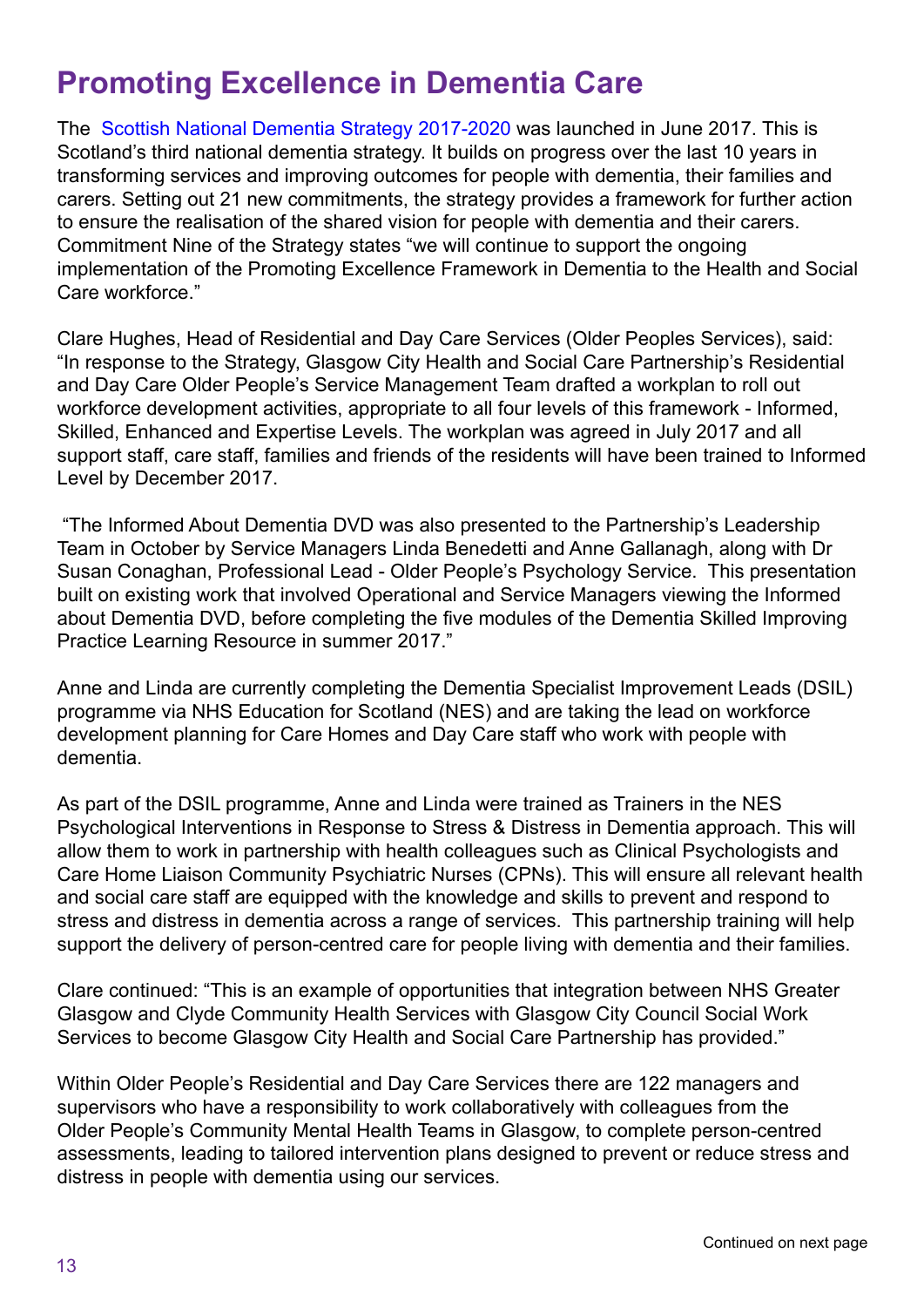<span id="page-13-0"></span>Within the Residential and Day Care Services workplan, the aim is for Service and Operational Managers to ensure all Senior Social Care Workers, Day Care Managers and Supervisors have completed the Dementia Skilled Improving Practice Learning Resource by the end of December 2017. This will prepare them to access 2-Day Enhanced Level Training in the NES Psychological Interventions in Response to Stress and Distress in Dementia between February and May 2018. Thereafter, subsequent training in proactive strategies to prevent stress and distress in dementia will be rolled out to all Partnership Care Homes and Day Care staff.

# **Telecare Service Reform**

Telecare is becoming an increasingly important enabler within the social care system. Telecare is an emergency alarm service that operates 24 hours every day. The service connects people who have care and support needs and enables them to remain independent in their own homes by providing person-centred technologies to support the individual or their carers. The technology can complement paid support or sustain the supportive role of unpaid family carers by getting the right help at the right time.

Last year, Glasgow City Health and Social Care Partnership commissioned a review into how Telecare was provided by the Partnership. The review found that demand has increased significantly and there is a clear need to reform the current arrangements to help meet this demand and further maximise its role in supporting people to remain at home.

A reform project has been established to take this forward and is currently working with stakeholders to co-produce improvements in key areas including:

- Referral processes
- Responder services
- Development of how people access the service and
- Training and Support.

The project team reports to a governance group that meets regularly to assess and guide on progress. FAQs and information on developments will be circulated through the newsletter and on the Telecare home page on [www.glasgow.gov.uk/index.aspx?articleid=17327](https://www.glasgow.gov.uk/index.aspx?articleid=17327)

#### **Latest Update on Telecare**

- Locality and hospital based supports will be strengthened from November. A Telecare Worker will be located in each team to provide locally based assistance for fieldwork staff who are considering Telecare for their service users.
- Glasgow has successfully applied to Scottish Enterprise's CAN DO challenge fund. This involves the Partnership and the Council's Development and Regeneration Service working with small and medium local enterprises to developing technology enabled care that will improve supports available to service users.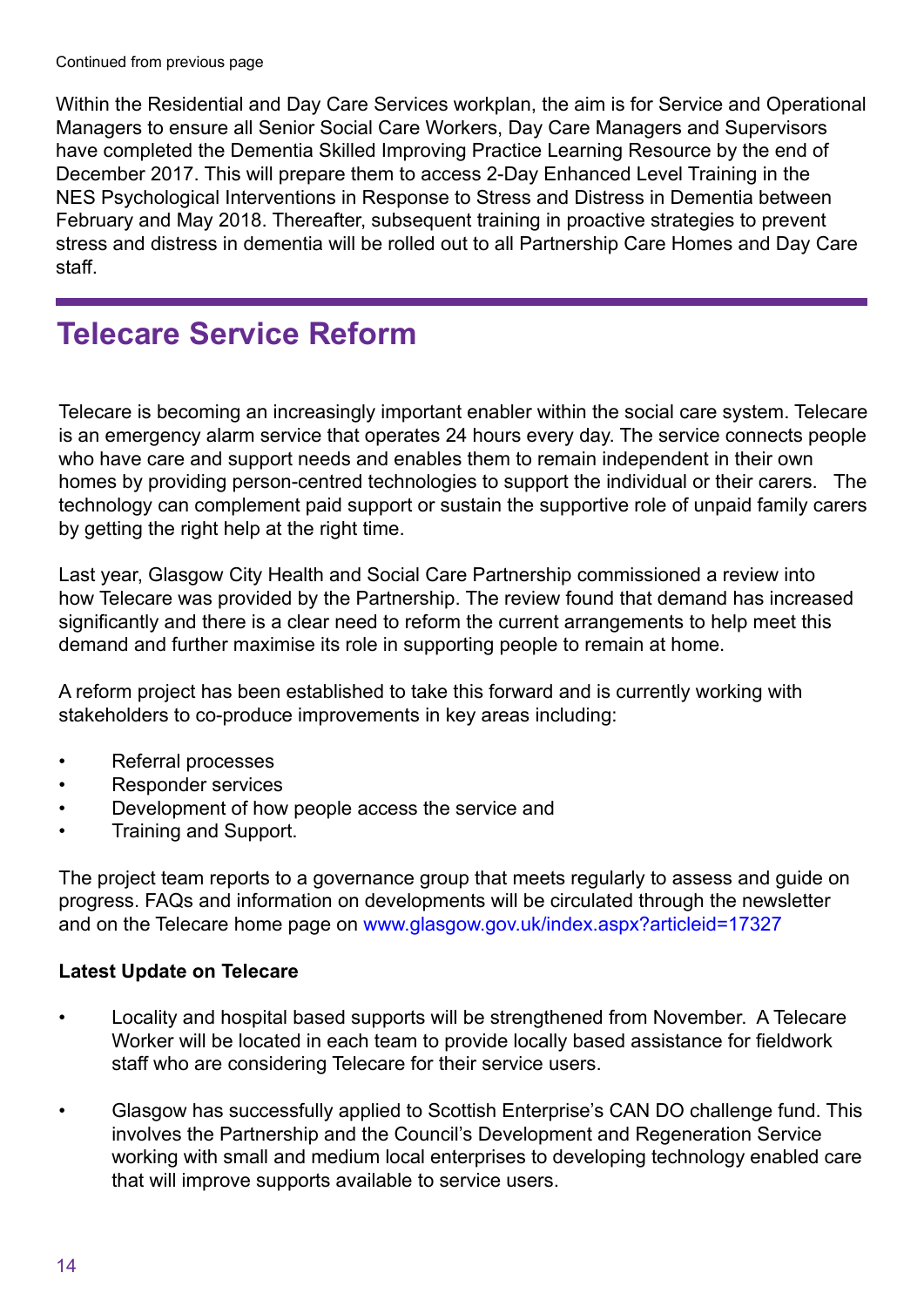# <span id="page-14-0"></span>**£850,000 for Patients Thanks to Money Advice Service**

The [Deep End Advice Worker project](http://www.gcph.co.uk/publications/728_the_deep_end_advice_worker_project_embedding_advice_in_general_practice) has delivered £850,000 worth of unclaimed benefit entitlement to patients in the east end of Glasgow.

This was a pilot project that placed a financial worker from the Greater Easterhouse Money Advice Project (GEMAP) within two GP practices in Parkhead Health Centre, and ensured patients received the financial assistance they are entitled to, while also freeing up GPs' time to focus on health.

The success of this pilot project was instrumental in a successful Partnership application for a one-year iHub bid that has allowed us to expand the project. We now have a total of nine GP Practices within the North East Locaiity with a money advice worker operating for half a day per week.

An evaluation of the initial work[, Deep End Advice Worker proje](http://www.gcph.co.uk/publications/728_the_deep_end_advice_worker_project_embedding_advice_in_general_practice)ct by Building Connections, has now been published on the [Glasgow Centre for Population Health website a](http://www.gcph.co.uk/publications/728_the_deep_end_advice_worker_project_embedding_advice_in_general_practice)nd gives a full report on the project.

Highights from the evaluation are that it found positive outcomes for patients accessing the service in terms of financial gain, cost reduction and other forms of community support.

Speaking to the Evening Times Dr Ronnie Burns one of the GPs involved said "The financial figures speak for themselves, but also, the patients I have referred seem to have reduced their consultation rates."

The project also significantly reduced costs for some patients through the identification and management of £156,000 worth of debt by providing advice on different forms of cost reduction support such as fuel costs, securing free bus passes and supporting people to use less expensive forms of credit. Around half of the people engaged with the service were also referred to additional forms of community support such as homelessness, mental health and carer support.

Carol McGurin from the North East Locality Health Improvement team said: "our ongoing work will be captured and reported on via our iHub funding and we are learning and refining as we progress and scale this up. Developments that we'd like to deliver would include more targeted work with young families and young people and this will be a focus over the coming months."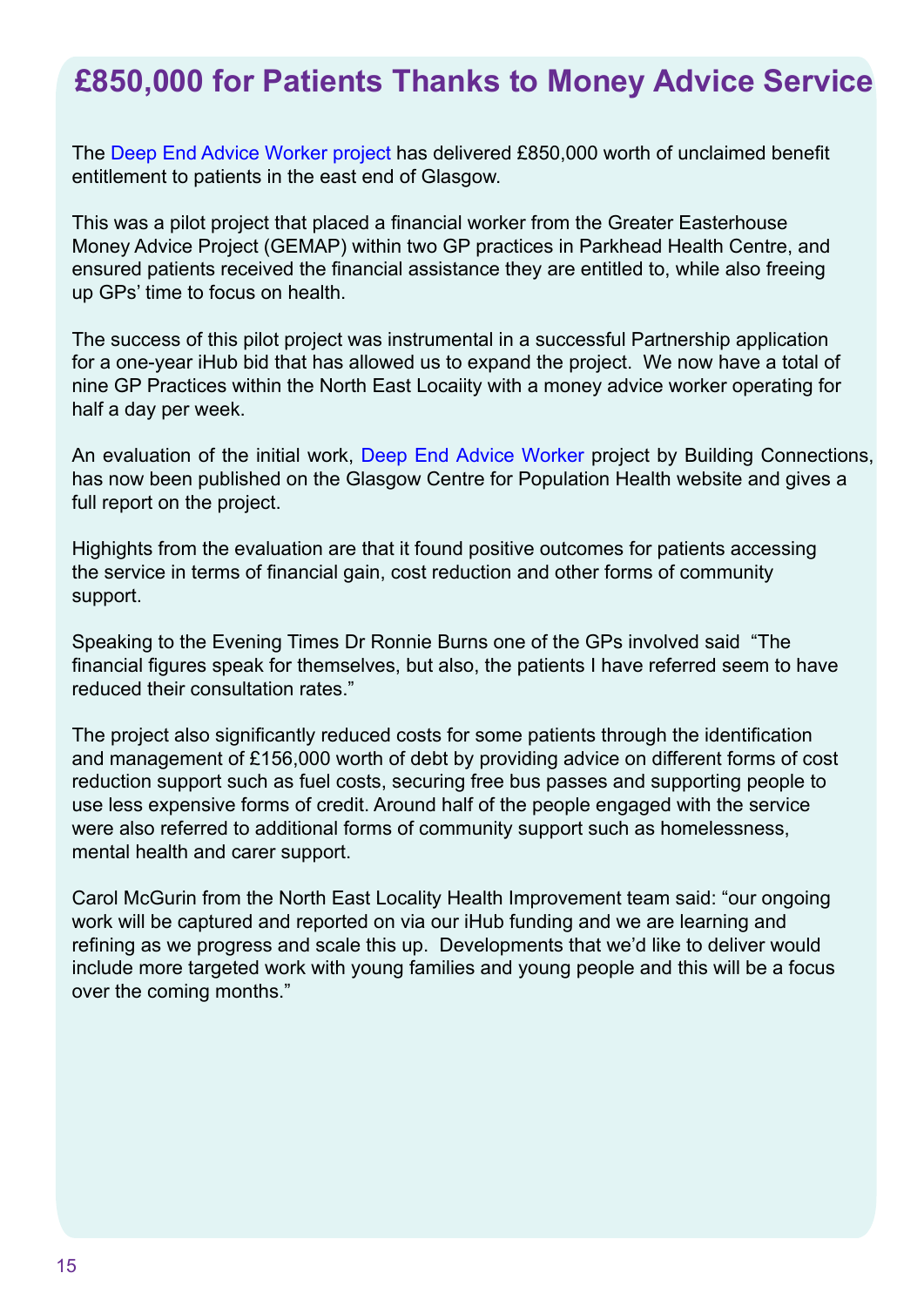## <span id="page-15-0"></span>**Cervical Screening - A New Approach in North West**

Over the last 10 years, cervical cancer has increased by 18% in Scotland. It was the tenth most common cancer in woman generally in 2014 and the most common cancer in women under the age of 35 (ISD Scotland, 2016).

The [NHS Greater Glasgow and Clyde Public Health Screening Annual Report p](http://www.nhsggc.org.uk/media/240296/ph_screening_report_2015-16.pdf)ublished in December 2016 updates;

- Incidence of cervical cancer increased by 18% over the past 10 years
- The 5.5-year uptake of cervical screening was 71% in 2015-16, against a target of 80%
- Uptake of cervical screening was lowest (59%) in Glasgow's North West Locality.

An effort to remove some of the practical barriers to attending for Screening such as inability to make appointment times has been piloted by Broomhill Medical Practice in the North West Locality. This new approach, providing a 'drop-in' service (no appointment necessary, just turn up and you will be seen on the day), was well received by patients, with 44 women attending on the first day.

Lorna Watson, Practice Manager, Broomhill Medical Practice shared her experience of their new approach to cervical screening at the annual network event held for practice staff. After hearing first hand from Lorna, a further seven practices took up this drop-in approach to Screening in the North West. Most practices that have taken this approach are planning to repeat in four to five months while some are planning on making this an annual occurrence.

The feedback that all practices have experienced is positive, the majority of patients attending have either previously defaulted in uptake of cervical screening or are first time attendees for their smear test.

#### Practice account:

"Following the recent workshop and information passed on by Lorna Watson, I felt that having a drop-in smear day was a very worthwhile project to undertake. I discussed with the staff in-house and all felt very positive about this. I contacted Jo's Cervical Cancer Trust and they were very helpful with material that we handed out to our patients to advise them of our plan. We contacted our patients and advertised in the surgery and website etc. On the day we had a total of 16 patients who attended of which 13 were previous defaulters. The feedback from the patients that did attend, was that they felt that not being restricted to an actual appointment suited them better. In addition we also had a rise of patients booking appointments for a smear during the advertising period. We are now planning to have drop in days twice per year."

David Smith, Practice Manager, Queens Crescent Surgery

For more information, please contact Sandra Barber, Health Improvement North West Locality, [Sandra.barber@ggc.scot.nhs.uk](mailto:sandra.barber@ggc.scot.nhs.uk)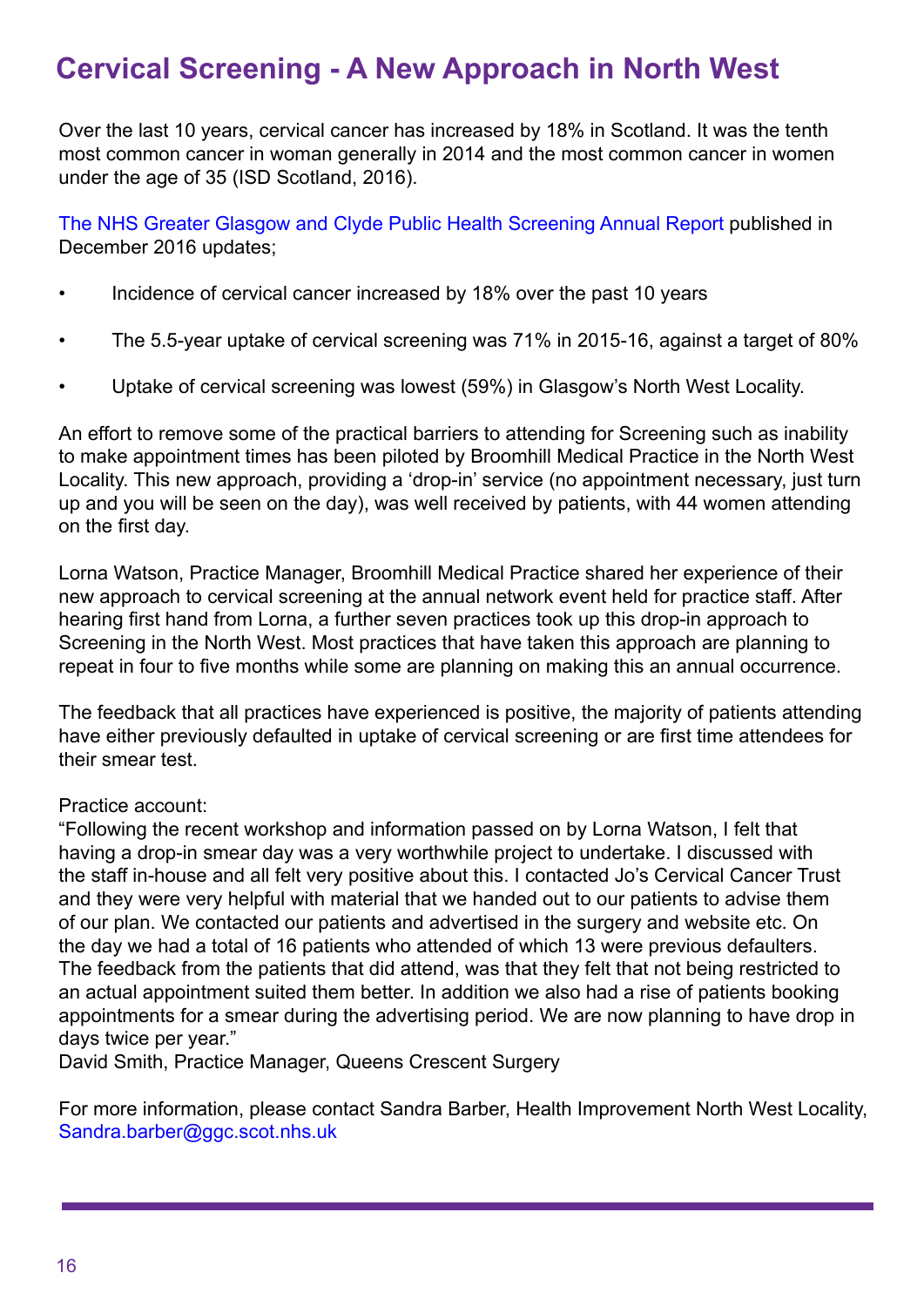## <span id="page-16-0"></span>**Giving Tobacco to Young People is #notafavour**

A national campaign to reduce the illegal supply of tobacco to under-18s starts in the middle of November. #notafavour raises awareness and educates people about why we shouldn't give young people tobacco, what happens if we do and how we can help under-18s who smoke.

Providing tobacco to under-18s is a criminal offence and whilst retailers have made great strides in adopting an ethical stance against the sale of tobacco to under-18s a minority still do so.

Older friends, adult shoppers and even family members may buy tobacco for young people, and this campaign addresses the misconception that giving young people tobacco is a favour.

To support the #notafavour Campaign, Partnership Smokefree Services will:

- Ensure display of campaign materials in libraries, GP surgeries, health centres, community centres and other suitable locations
- Liaise with colleagues working with young people's organisations to share the materials and information
- Share messages on Twitter and Facebook and
- Include information to traders in follow-ups after test purchasing where no sale takes place.

Heather Bath, South Locality Health Improvement Team said: "Smokefree Services in Glasgow City are delighted to be working alongside the Trading Standards team to ensure that the information for this campaign is available widely across the city. Partnership working is a key to seeing the levels of smoking in the city decrease." [https://notafavour.scot](https://notafavour.scot/)

![](_page_16_Picture_10.jpeg)

# **#notafavour**

The campaign to reduce the illegal supply of tobacco to under-18's

**An on-going campaign in support of a generation free from tobacco**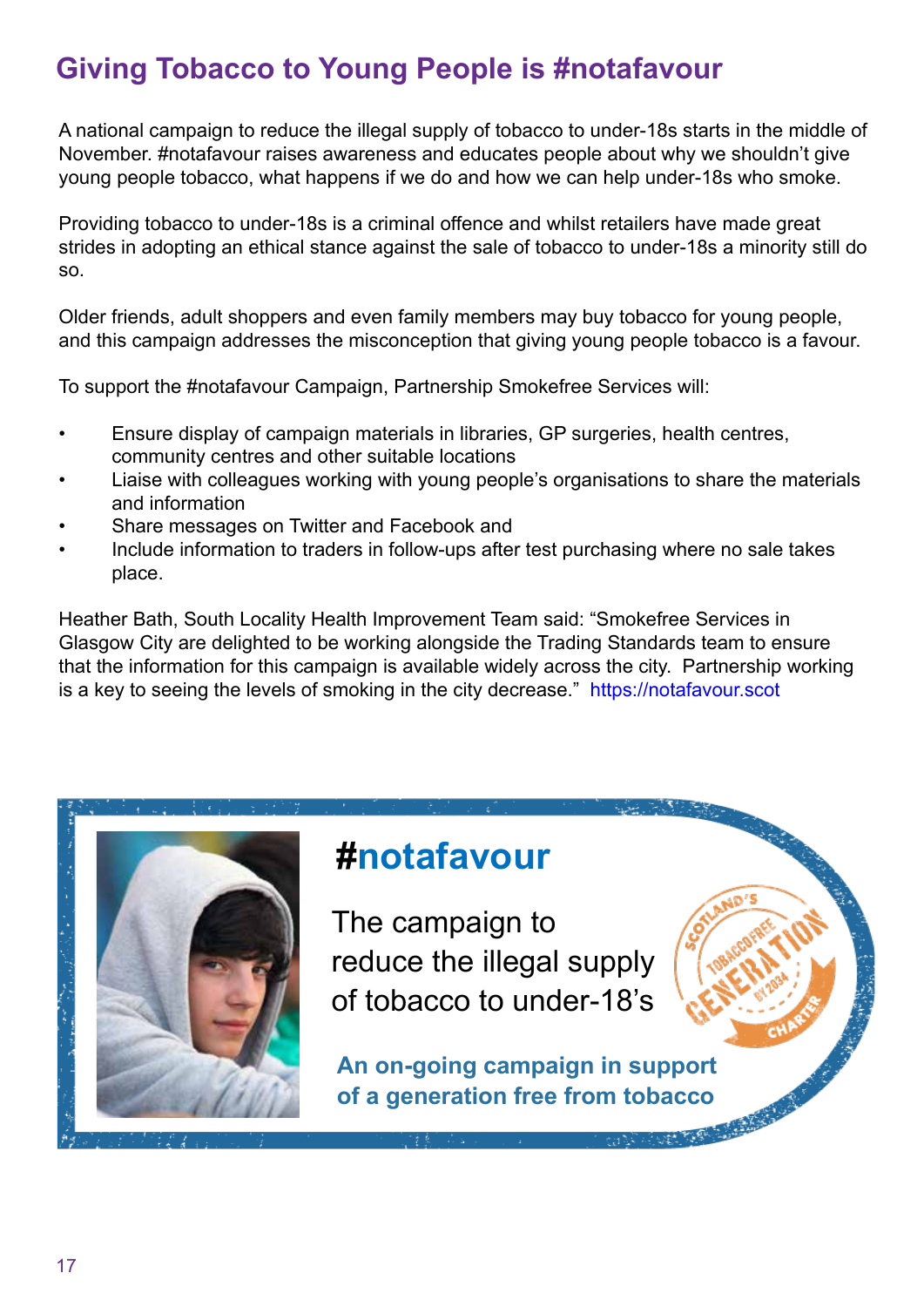# <span id="page-17-0"></span>**ABLE Fund Winners**

![](_page_17_Picture_1.jpeg)

Pictured is Heather Caldwell receiving her award from James Browning, ABLE Founder and husband of Alison Bigrigg at an awards evening on 10 October.

The Alison Bigrigg Legacy Education (ABLE) Innovation Fund is open to NHS Greater Glasgow and Clyde (NHSGGC) staff who have the potential to make a contribution to sexual and reproductive health and wellbeing. Dr Alison Bigrigg (1958-2013) made a significant contribution to sexual and reproductive health througout her career. She was Director of the Sandyford from 2000 until her early retirement in 2012.

Alison was extremely committed to staff education and development. After her death in 2013, Dr James Browning (Alison's husband), NHSGGC Endowments and Sandyford established the ABLE Bursary Fund in order to continue Alison's vision. The fund is time-limited and favours requests for funding that are innovative and that cannot attract other sources of funding over applications for attending work-related courses for example. Successful applicants will be encouraged to share their experiences through presentations at meetings, conferences and other events.

This year's ABLE Fund had two winners, Heather Caldwell, Specialist Occupational Therapist in CAMHS and Sandyford Gender Identity Services, and Patricia Flannigan, Advanced Clinical Nurse Specialist in Oncolgy.

Heather won her award for her project entitled 'Evaluation of visual gender transitioning tools being developed for use with patients who have co-morbid social communication difficulties including autism spectrum disorder', and a period of sessional research support would be provided by Traci Leven Research.

Patricia won her award for a visit to the Royal Marsden in London to learn more about advances in the treatment and survival of Ovarian Cancer and the impact on women's sexual health and sexuality.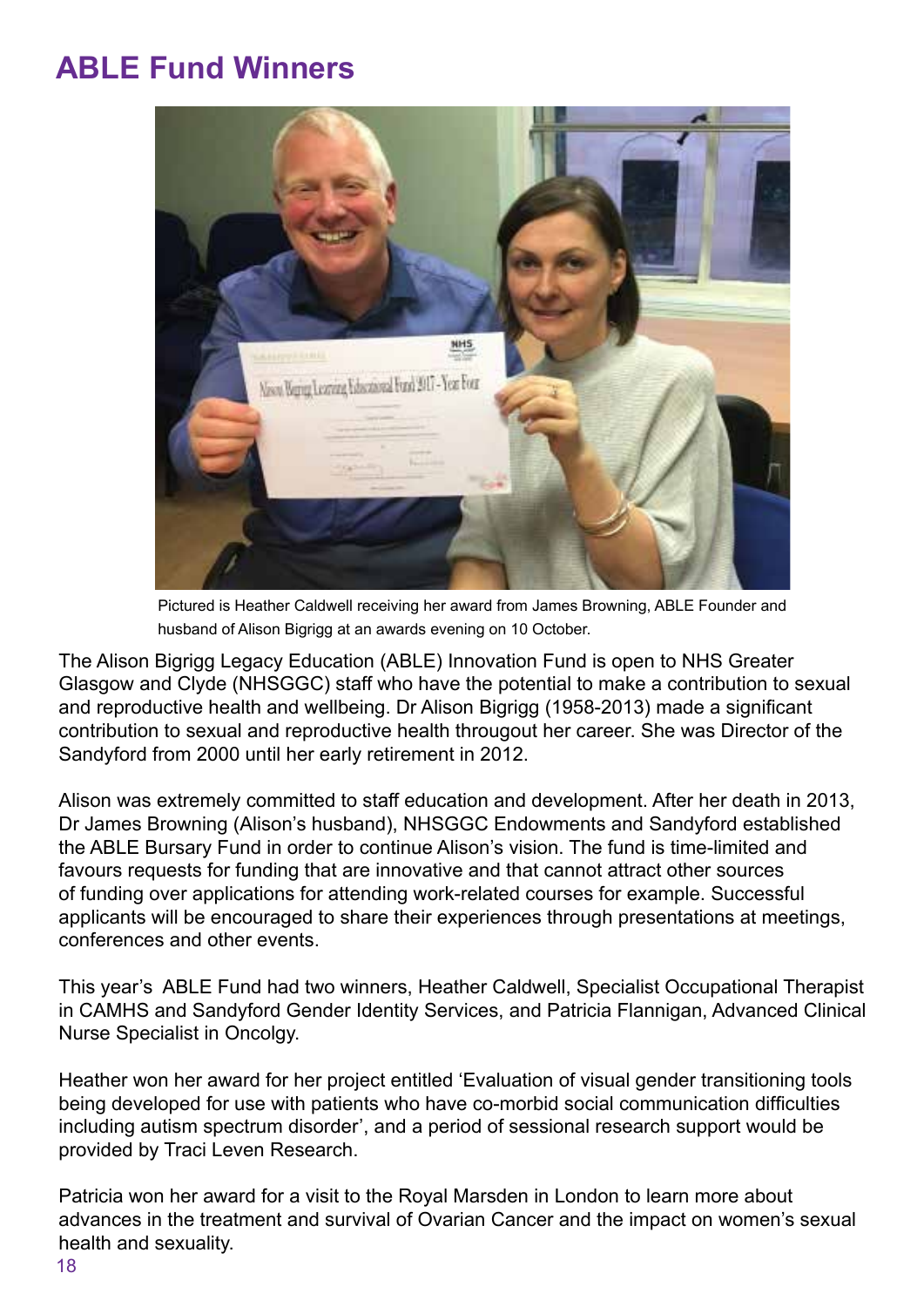# <span id="page-18-0"></span>**Weigh to Go Programme for Young People**

A life-changing service that aims to halt the slide into obesity that's putting teens' futures at risk is celebrating its fourth year of providing support to young people.

Weigh to Go provides young people aged 12 to 18 years the opportunity to take part in a 24 week programme with regular support from a Weigh to Go Outreach Nurse. There is free access to weight management support and encouragement to take part and enjoy free physical activity opportunities.

A special event on 11 October brought together some of the teenagers the programme has supported across Greater Glasgow and Clyde at a celebration event in the Glasgow Science Centre.

More than 430 young people have participated in the programme since it became operational in April 2014.

Chelsea, now 18, lost over a stone and a half after joining the programme and she puts it down to the support of the Weigh to Go team. She said: "The Weigh to Go programme has helped me lose weight. I can see a real difference in myself and feel happier."

Radek has lost over nine and a half stones and has continued to eat healthily and take part in physical activity including Tough Mudder, Pedal Power for Scotland and The Great Scottish Run.

Julie Gordon, Health Improvement Lead, Glasgow City Health and Social Care Partnership, said: "We have evidence from a number of surveys that some of our young people are leading increasingly unhealthy lifestyles that, if they continue, will lead to poor health outcomes in later life."

![](_page_18_Picture_8.jpeg)

Julie Gordon, Health Improvement Lead, welcomes everyone to the celebration event.

Being overweight can be caused by increased food availability, larger portions, foods that are high in sugar and fats, lack of sleep and increased time spent in front of a screen. These are contributing factors to obesity and can increase the risk of young people developing serious health conditions such as heart disease, Type 2 diabetes and cancer.

So who can apply for Weigh to Go? You need to be:

- Aged 12 to 18 years of age
- Have a BMI (Body Mass Index) of 25 and over and
- Want to lose/manage your weight.

Contact the Youth Health Service on 0141 451 2727 for more information.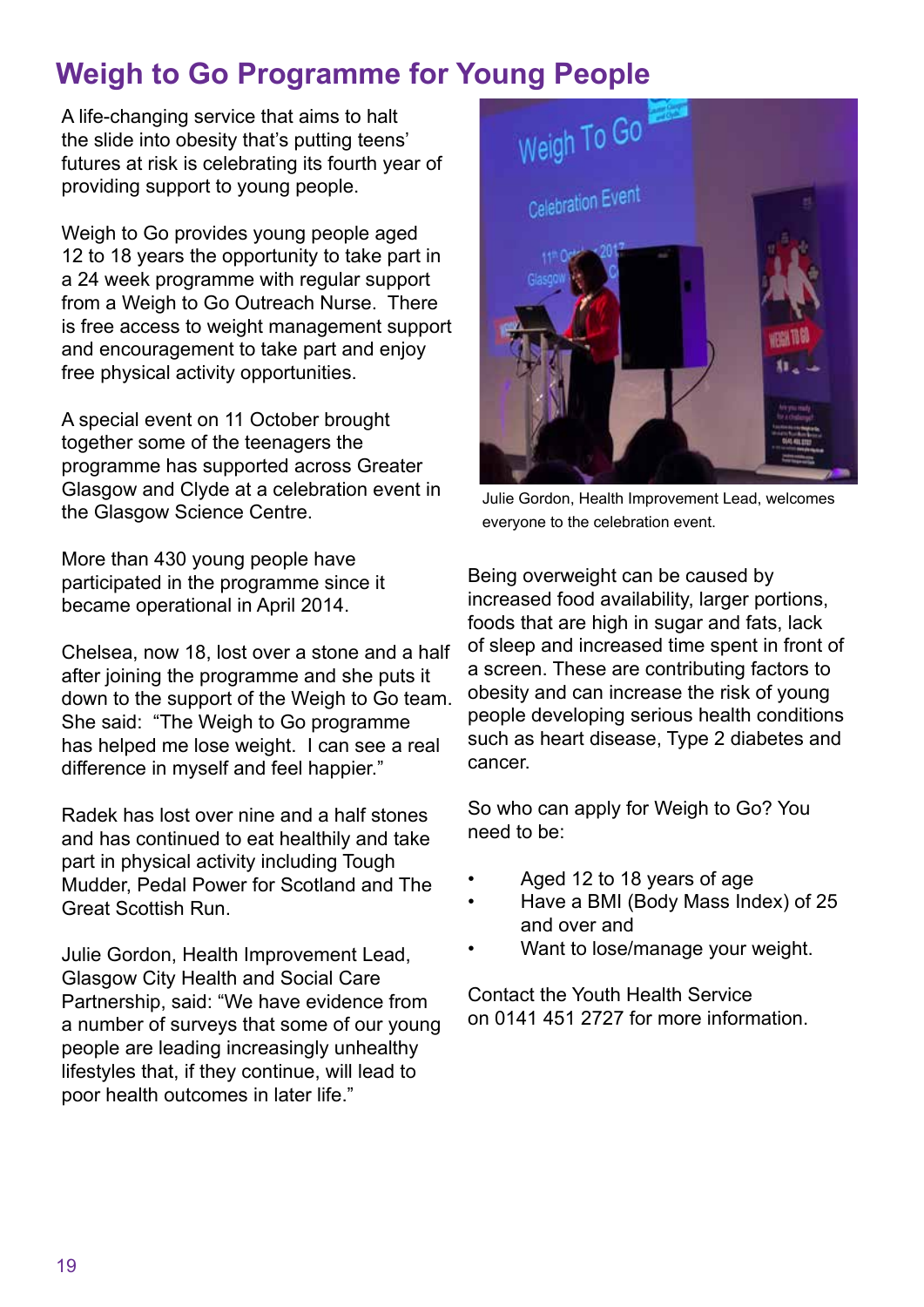# <span id="page-19-0"></span>**The Multiagency Distress Collaborative**

At the end of 2015, the Scottish Government asked NHS Boards to submit bids to access funding to support innovation. The priority area for this funding was to develop innovative approaches to supporting people in distress who may seek help in a range of different settings including Accident and Emergency, emergency services and primary care but who are often challenging for services to engage with.

NHS Greater Glasgow and Clyde was successful in its bid and has established a Multiagency Distress Collaborative hosted within Glasgow City Health and Social Care Partnership, with the work spread across all of Greater Glasgow and Clyde. It is a three year programme from April 2016 until March 2019.

The Multiagency Distress Collaborative brings together a group of key stakeholders to:

- Map current service response to people in distress
- Promote a well-functioning, compassionate distress response system for people who are seeking help
- Focus on areas of improvement as they are identified through the work programme and
- Consider prevention strategies.

Fiona McMahon, Programme Manager said: "Leading this programme of work has offered me the opportunity to engage with a range of services and local communities. I have found people to be enthusiastic and wanting to make a difference. The collaborative has brought services and communities together to talk about distress and the response to distress. It has created the conditions and environment for change and improvement to happen."

For further information please contact:

Fiona McMahon, Programme Manager, Multiagency Distress Collaborative, Mental Health Service Redesign, Email fiona.mcmahon@ggc.scot.nhs.uk

# **Training Staff to Support People to Return to Work**

Eight Occupational Therapists and one Physiotherapist from across NHS Greater Glasgow and Clyde Mental Health Services recently graduated as Certified Disability Management Professionals (CDMP). The training equips clinicians to support people with mental health challenges to return to their jobs or to gain paid work. The National Institute of Disability Management and Research (NIDMAR) training was delivered by Graham Halsay from Working Well Matters.

The qualification is internationally recognised, and the graduates will be vocational champions within their respective teams and also support the role of The Allied Health Professional (AHP) Advisory Fit Note for Work, a report that can provide employers with recommendations on reasonable adjustments to enable employees to return to work.

Congratulations to our graduates who enjoyed a graduation celebration at The Watermill Hotel in Paisley on 13 November 2017.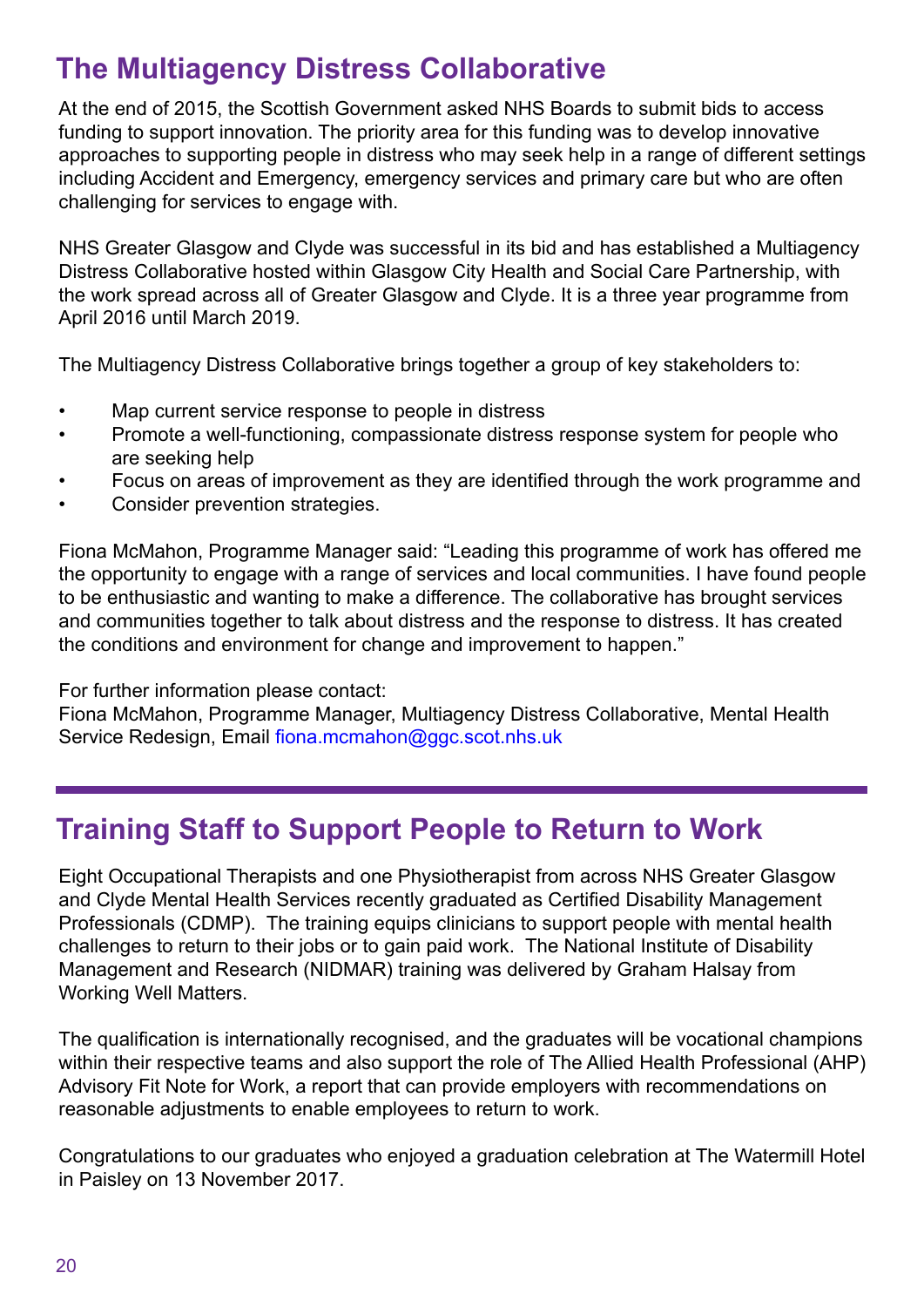# <span id="page-20-0"></span>**Out and About with Your Support Your Way**

![](_page_20_Picture_1.jpeg)

Partnership staff Alan Speirs and Faten Hameed at Ability Fest 2017

The [Your Support Your Way Glasgow](https://www.yoursupportglasgow.org/homepage) website, managed by the Glasgow City Health and Social Care Partnership to provide information, advice and guidance about local health and social care services, continues to update and revise its content in order to make it as relevant as possible.

Recent developments on the website have included:

- Addition of an area on [Palliative and End of Life Care](https://www.yoursupportglasgow.org/glasgow-homepage/pages/palliative-and-end-of-life-care/palliative-and-end-of-life-care/)
- Updated information on Older People's services, along with links to National Travel Card entitlement and
- Refreshed content which makes information easier to find for service providers

Partnership staff Alan Speirs, Senior Officer and Faten Hameed, Resource Worker recently attended the Ability Fest 2017 conference in Glasgow and demonstrated the Your Support Your Way website to over 200 visitors.

Alan said: "Events like Ability Fest give us the chance to tell peple who may really benefit from the information on the site about what it can offer to meet their needs."

Please visit and find out if it can help you find or assist you to tell people about social care and support services on offer in Glasgow. Please go to [www.yoursupportglasgow.org](https://www.yoursupportglasgow.org/homepage)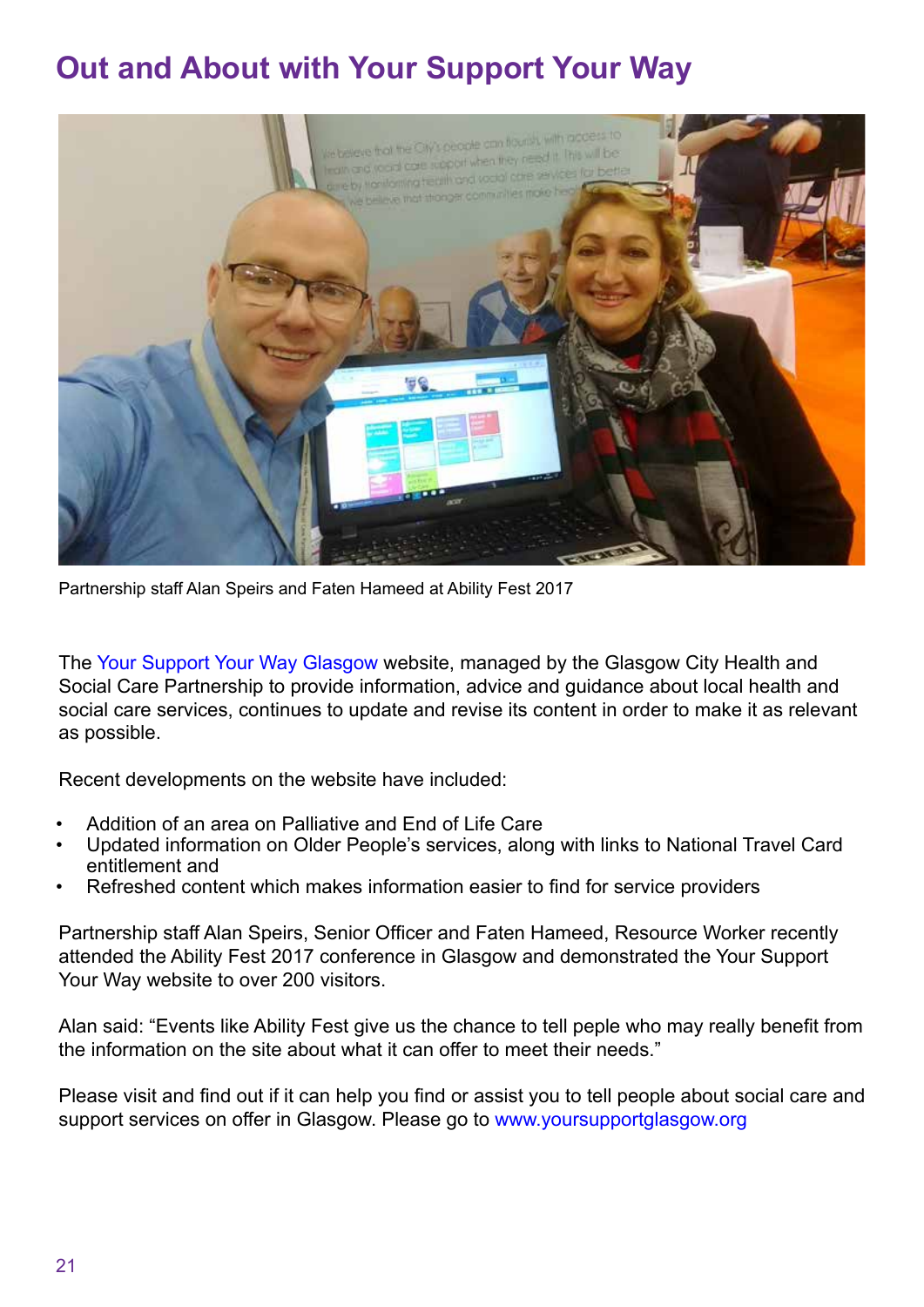# <span id="page-21-0"></span>**Integration Joint Board Public Engagement Committee**

![](_page_21_Picture_1.jpeg)

Central to the success of the Partnership's Integration Joint Board (IJB) taking forward the important work that it carries out on behalf of the most vulnerable people in the city is for a wide range of stakeholder views to inform and influence the planning and delivery of health and social care services. Members of the IJB Public Engagement Committee with community representatives at the October meeting.

It is within this context that the [Public Engagement Committee](https://glasgowcity.hscp.scot/about-us/ijb-public-engagement-committee) operates and seeks to provide a direct route of engagement and role in the policy development process for patients, service users, carers, local Third and Independent sector organisations and other stakeholders. Committee membership includes Elected Members, provider and community representatives, NHS Greater Glasgow and Clyde Board Members and other groups with an interest in public engagement.

With members of the public able to attend and observe proceedings, the most recent Committee meeting in September proved a good example of the high level of discussion and scrutiny by the Committee on work being taken forward by the Partnership. Like previous Public Engagement Committee meetings that took place earlier this year, September's took place in a local community resource, the Carlton Heritage Centre. Using such venues provides a more relaxed environment, closer to the communities the Partnership works in and serves. It also removes much of the formality that more traditional, city centre based meeting areas tend to create when hosted there.

The Committee began by discussing the current position on two major ongoing matters: Safer [Drug Consumption facilities a](https://glasgowcity.hscp.scot/sites/default/files/publications/ITEM%20No%2006%20-%20SDCF%20-%20Engagement%20Activity.pdf)nd the consultation on [West Glasgow Minor Injuries Services](https://glasgowcity.hscp.scot/sites/default/files/publications/ITEM%20No%2005%20-%20%20West%20Glasgow%20Minor%20Injuries%20Services%20Review%20-%20Public%20Engagament.pdf)  [Review](https://glasgowcity.hscp.scot/sites/default/files/publications/ITEM%20No%2005%20-%20%20West%20Glasgow%20Minor%20Injuries%20Services%20Review%20-%20Public%20Engagament.pdf). Members asked questions and scrutinised officers involved in this work, and had them explain what progress and discussions had been made with interested parties while also providing alternatives and suggestions on how consultation on these initiatives be taken forward.

The Committee later took the opportunity to find out more about the work currently taking place within communities from residents and citizens currently involved, with a focus on priorities for the North East of the city such as the development of the Health and Care facility in the Parkhead area. The presentations focussed on the ability of individuals to get involved in shaping the health and social care response to various needs within their communities.

The Committee closed with the Chair summarising the actions that had resulted from the many matters considered by members and providing a list of actions that would be progressed in terms of the future consultation work that the Partnership is involved in.

Find out more information on the work of the IJB Public Engagement Committee on the Partnership's website: [www.glasgowcity.hscp.scot/about-us/ijb-public-engagement-committee.](https://glasgowcity.hscp.scot/about-us/ijb-public-engagement-committee)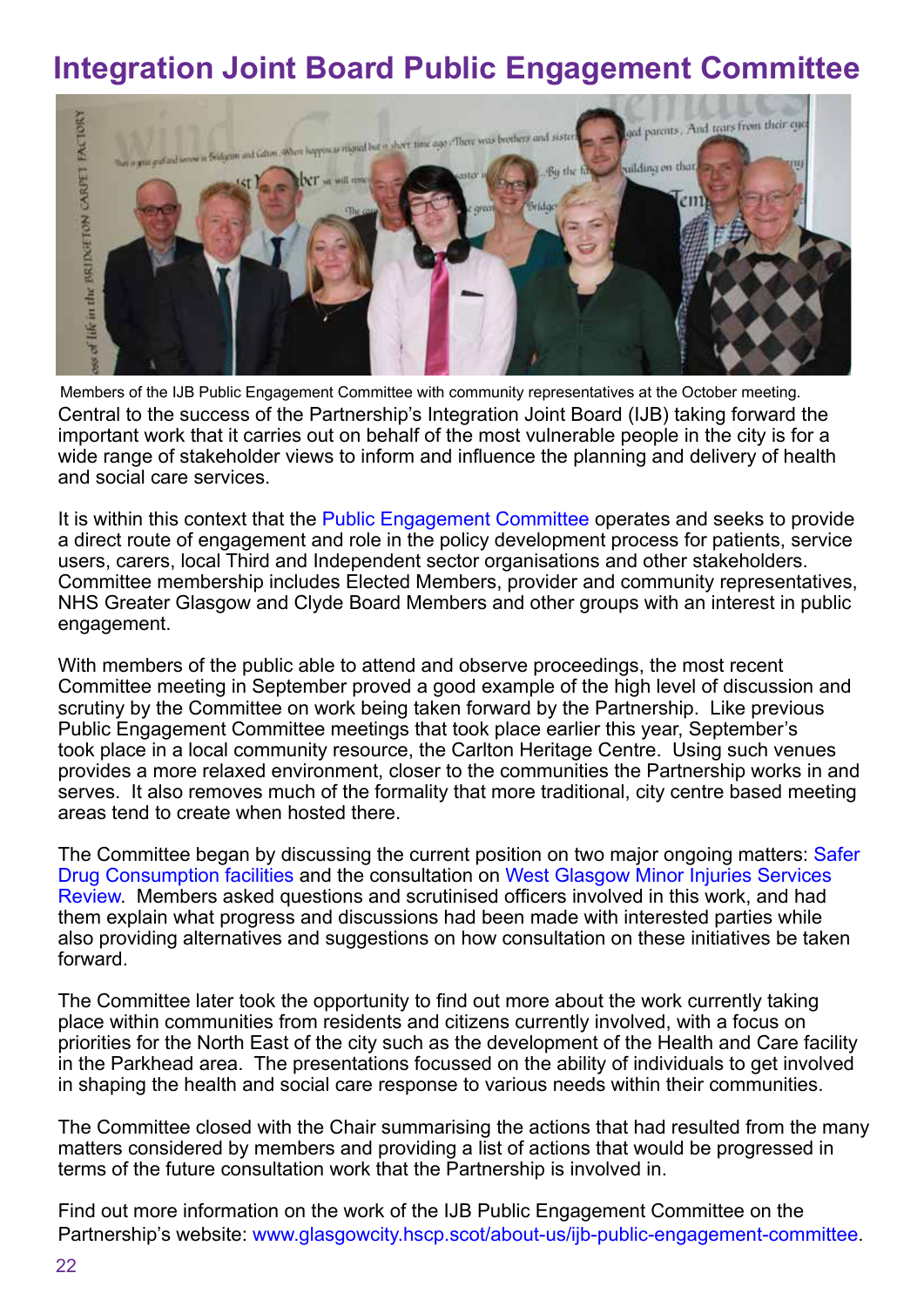## <span id="page-22-0"></span>**FASS Service of Remembrance 23 November**

[FASS, \(Family Addiction Support Service\)](http://fassglasgow.org/) is holding an Ecumenical Service of Remembrance on Thursday 23 November 2017 at St Alphonsus Church, London Rd, for all those who have died through drug/alcohol related problems.

The service will be opened by Aileen Campbell MSP, Minister for Public Health and Sport, and there will be light refreshments afterwards at Lodging House Mission, 35 East Campbell Street. All are welcome to attend.

Stevie Lydon, the Partnership's Alcohol and Drug Partnership (ADP) Co-ordinator said: "Every single death is a tragedy and the annual ecumenical (multi-faith) service allows families to come together to share that loss. It also provides an opportunity for workers and the wider community to join in and acknowledge the ongoing challenges and consider the complexities facing people with problematic alcohol or drug issues. The ADP supports the work of FASS alongside the work within its wider services. The ecumenical service is very moving and emotional but encouraging to those who experience how difficult it is to support people who have addiction issues."

FASS has been providing support to adult family members in the Glasgow area since 1986. We support parents and adult family members who have been affected by their loved one's alcohol/drug problem. This includes access to Family, Bereavement and Kinship workers who can provide advice, guidance and emotional supports. This is offered in local locations as well as at FASS premises.

Access to therapies such as holistic services and hypnotherapy are offered, as well as access to a wide variety of Family, Kinship and Bereavement groups across Glasgow for peer support. For further information please contact [FASS o](http://fassglasgow.org/)n 0141 420 2050 or email: [info@fassglasgow.org](mailto:info@fassglasgow.org)

#### **Draft Palliative and End of Life Care Plan**

Effective and accessible palliative and end of life care is key to supporting people, their families and their carers following a terminal diagnosis. It enables people to remain safely at home, helps to avoid hospital admissions and minimises delays in hospital.

Glasgow City Health and Social Care Partnership's vision for good palliative and end of life care reflects the intentions of the Scottish Government's Strategic Framework for Action and the Scottish Partnership for Palliative Care. Our vision is that by 2021 everyone in Glasgow who needs palliative care will have access to it regardless of age, diagnosis or circumstance and that the care provided will be safe, effective and person-centred. To support this vision, we have developed a draft [Palliative and End Of Life Care Plan.](https://glasgowcity.hscp.scot/sites/default/files/publications/ITEM%20No%2012%20-%20Draft%20Palliative%20and%20End%20of%20Life%20Care%20Plan.pdf) 

Our strategy details our key actions and priorities for palliative and end of life care. We are looking for your views on whether the draft plan will help us realise our vision. If you wish to comment on the plan then please complete our [online form.](https://www.yoursupportglasgow.org/form/pel#!/) 

The consultation is open until 30 November 2017.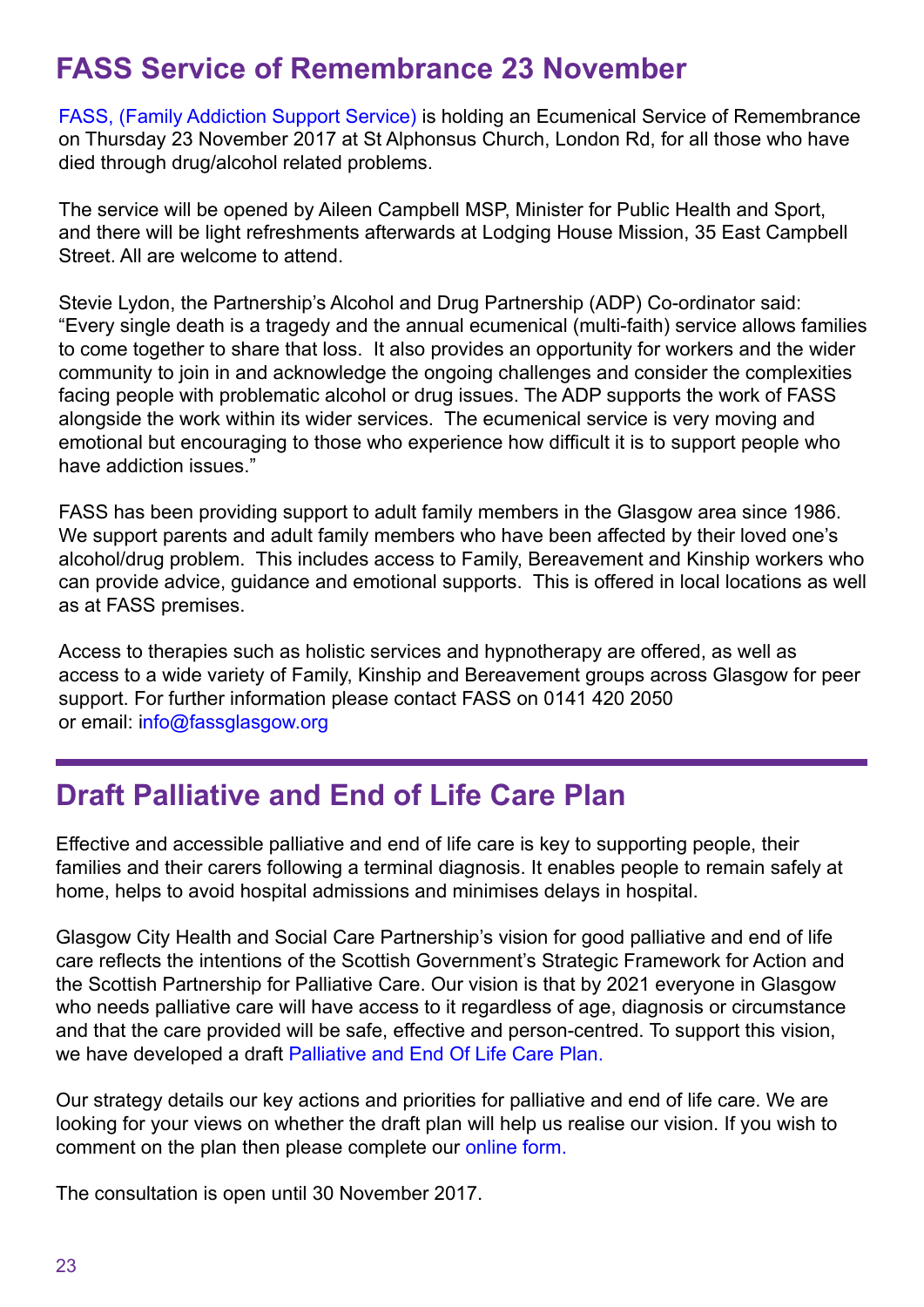# <span id="page-23-0"></span>**Coffee and Cakes for Cancer Charities**

![](_page_23_Picture_1.jpeg)

Partnership staff at the coffee morning.

Partnership staff Val Smith, Finance and Ann Hill, Commissioning, organised a coffee morning at Commonwealth House on 6 October to raise money for cancer charities. The final total was £1,030, which was divided between Macmillan Cancer Support and Breast Cancer Care Scotland.

Ann said: "This is fantastic, the most we have ever raised. A big thank you to all who donated cakes, their time and money making our event a success. As a breast cancer survivor myself I know how important it is that we give as much support as possible to charities who do all they can to support people during their cancer journey while funding research into finding a cure for this most horrible of diseases.

"We have all lost family, friends and colleagues to cancer but through the research supported by fundraising and awareness raising, more and more people are surviving past the five years after diagnosis mark. Through early detection and the developments of new treatments, one day there may be a cure which makes all of our hard work worthwhile. We will continue to do all we can to achieve this with that goal in mind."